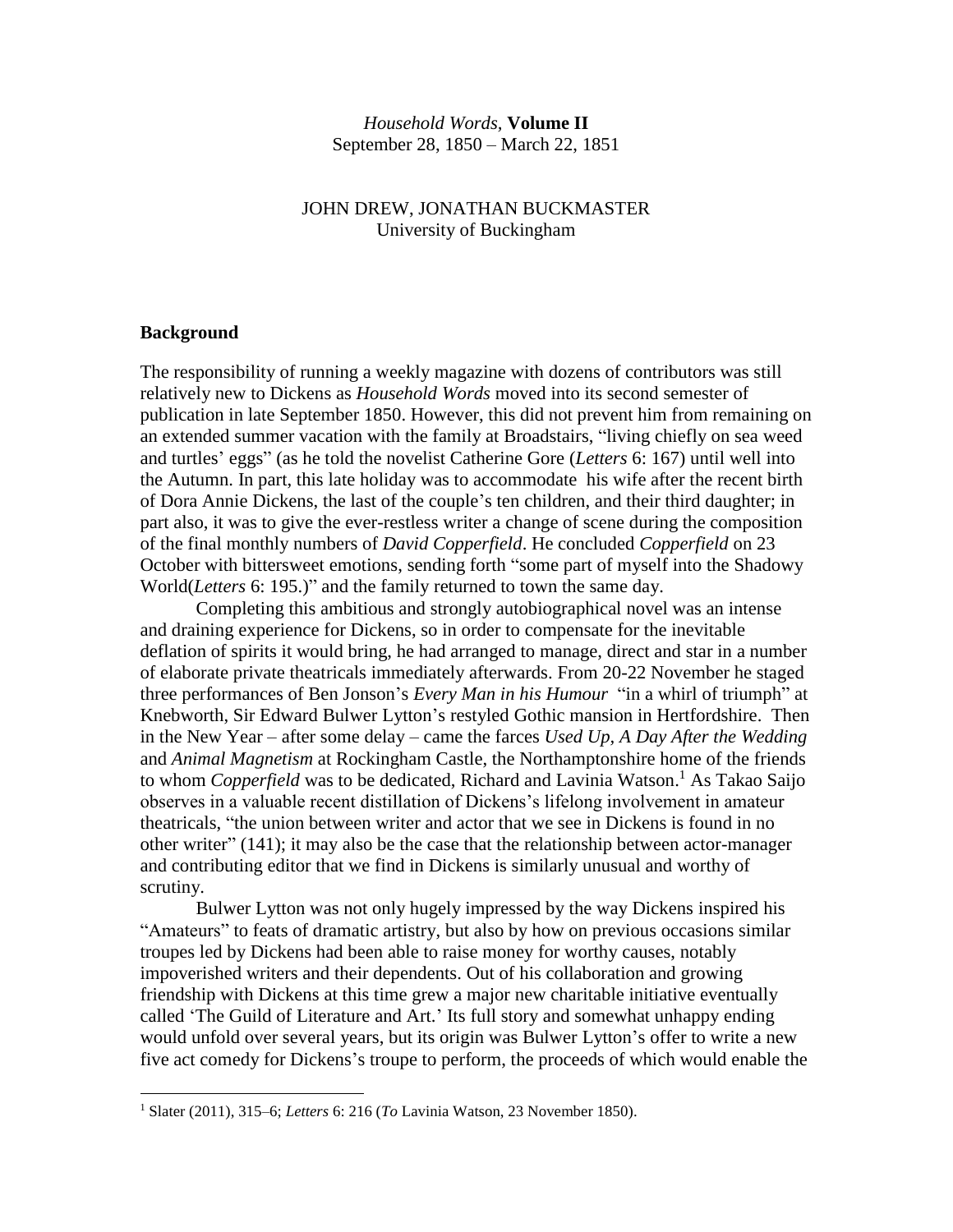establishment of an institution to provide support and accommodation for literary and graphic artists who had fallen on hard times. It would do so without the taint of patronage and condescension associated, in Dickens's view, with the extant organisation with a similar brief, the Royal Literary Fund. $2$  "I do devoutly believe", Dickens wrote enthusiastically to Bulwer Lytton on 5 January 1851, "that this plan, carried, will entirely change the status of the Literary Man in England, and make a revolution in his position which no Government, no Power on earth, could ever effect." *Letters*, 6: 259).

At the close of the period covered by this volume Dickens gave his only public speech of the season, on the occasion of the "inevitable dinner" in honour of W. C. Macready's retirement from the stage, three nights after his farewell performance in the role of Macbeth at Drury Lane .<sup>3</sup> Well used himself to what he called the "enthooseymoosey" of such an occasion, Dickens cannot have been unmoved by the profundity of emotion demonstrated by the crowds at the theatre and the praise storm that greeted the 57-year-old actor as he bade them farewell. Over 600 hundred guests crammed into the vast and chilly neoclassical Hall of Commerce on Threadneedle Street, where guests enjoyed a cold dinner in some discomfort. Dickens's brief was not to toast Macready, but the Chairman, Bulwer Lytton, which naturally involved harnessing and redirecting the praise earned by Macready as dramatic artist, towards his friend as literary artist. It cannot have been too far a step from here to thinking about the kind of accolades he himself might garner on retiring as a writer; more certainly, it gave Dickens a further platform from which to speak grandiloquently about the Guild of Literature and Art, which aimed to

smooth the rugged way of young labourers, both in literature and the fine arts, and to soften [...] the declining years of meritorious age. [Cheers.] And if that project prosper [...] it will one day be an honour [...] originating in [our Chairman's] sympathies, being brought into operation by his activity, and endowed from the very cradle by his generosity. (*Speeches*, 117)

Part of the future problems of the Guild would lie in its own reliance on aristocratic patronage even as it sought to discredit such reliance in the Royal Literary Fund. <sup>4</sup>

These were all ambitious and time-consuming projects, yet somehow Dickens found energy and time to continue conducting *Household Words* from first violin as it were, contributing fourteen lengthy articles of his own and two instalments of his *Child's History of England* during the semester, as well as co-researching and writing five articles and a fledgling "Christmas Number" of his new journal (see below) with several co-writers.

In the meantime, *Household Words* continued to carve out a niche for itself and continued to justify Dickens's confidence shortly after the launch that the magazine would become "a *good property*." (*Letters* 6: 83) In July 1850, shortly before the start of the period under scrutiny here, Dickens wrote to his old friend James White that *Household Words*

 $2$  Cross's introductory guide (1984) gives the factual background to the Fund's history and method of operation..

<sup>&</sup>lt;sup>3</sup> See Trewin, 238.

<sup>4</sup> For an account of some of the material and conceptual problems dogging the project, see Hack, 691–713.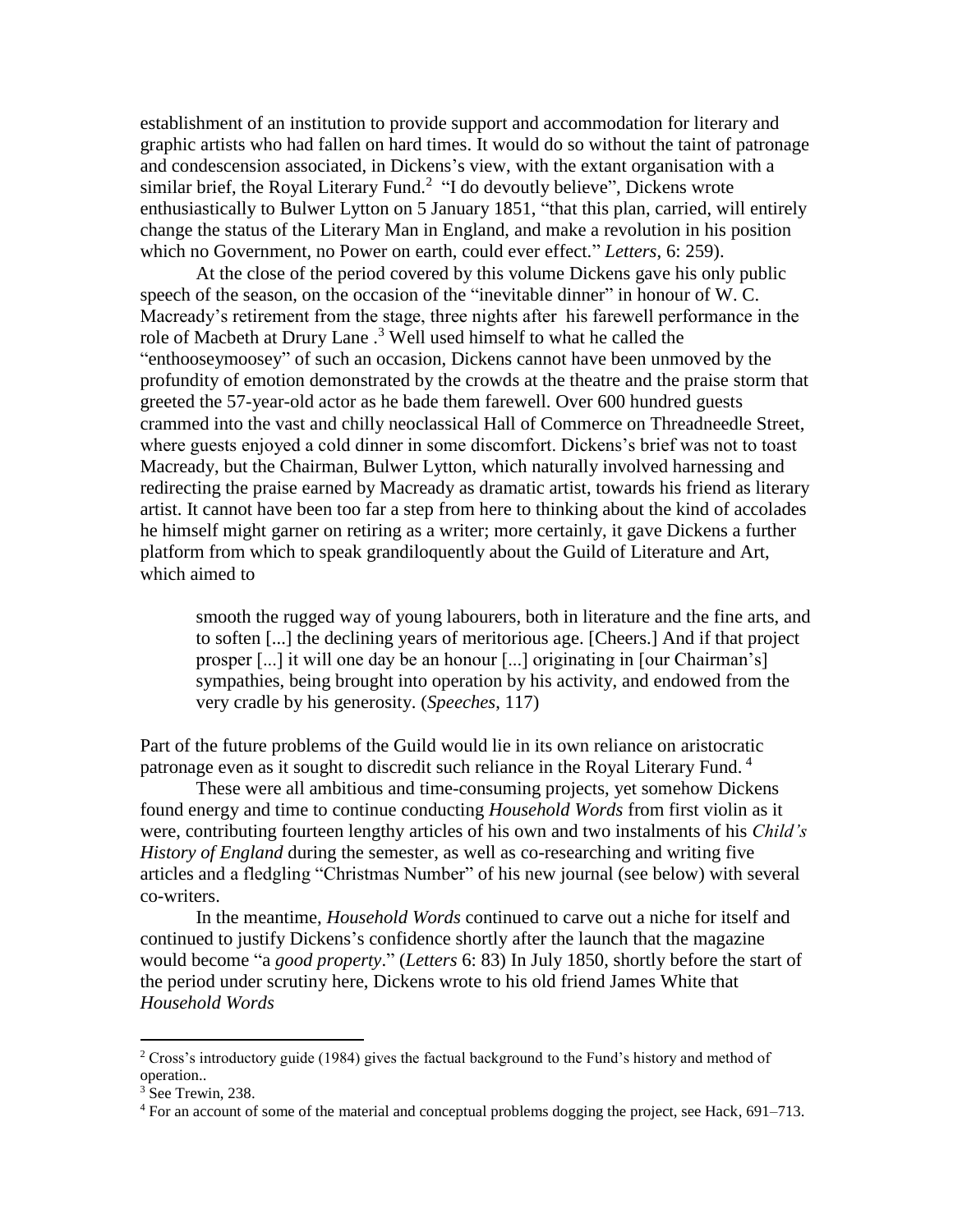goes on *thoroughly well.* It is expensive of course, and demands a large circulation; but it is taking a great and steady stand, and I have no doubt already yields a good round profit. (*Letters* 6: 131)

Fortunately, signed receipts survive in the Philip H. and A.S.W. Rosenbach Foundation Museum; these show the half-yearly division of profits from *Household Words* from its inception, and from these a table of income has been constructed.<sup>5</sup> This shows that the total profits distributed amongst the magazine's four partners for its first six months of publication amounted to £526 5s. 2d., or around £37,990 in terms of today's purchasing power.<sup>6</sup> A total income figure can be projected by factoring in an estimate for start-up costs, as well as fixed and variable costs for the first semester, which can then be converted into an average number of copies sold weekly over the 26 weeks of the first half year: in this case,  $34,500$ .<sup>7</sup> The profits for this period, returned to the partners at the end of March 1851, came in at £1,188—over double what they had been at the end of the first semester. While there are some uncertainties involved in such calculations, it is clear that the circulation had increased significantly.<sup>8</sup>

Comparisons with other titles on the market put these figures in perspective: *The Times*, Britain's most prominent stamped daily newspaper, cost 7d. in 1850 and had a circulation of between 30,000 and 38,000.<sup>9</sup> The weekly *Examiner*, also stamped, cost 6d. and its circulation was somewhere between 6,000 (1843) and 4,900 (1855). The upmarket unstamped monthly, *Blackwood's Edinburgh Magazine*, which also offered original fiction, cost 2s 6d., and had a circulation of merely 5,750 in the period 1847-49. One of *Household Words*'s nearest rivals, and the magazine it sought to emulate by providing original rather than selected or reprinted matter, *Chambers's Edinburgh Journal*, cost 1½d. and had a stated circulation of 64,288 in 1849. A similarly 'respectable' contemporary title with a more markedly Chartist orientation, *Eliza Cook's Journal*, cost the same, and enjoyed a circulation of 50,000-60,000 in 1849. *Reynolds's Weekly Newspaper*, also established in 1850, with a decidedly sensational, republican and

<sup>5</sup> See Patten , Appendix D.

<sup>6</sup> Figures calculated from *Inflation: the Value of the Pound, 1750-1998*, House of Commons Research paper 99/20 (23 February 1999). Available at

[<sup>&</sup>lt;http://www.parliament.uk/documents/commons/lib/research/rp99/rp99-020.pdf>](http://www.parliament.uk/documents/commons/lib/research/rp99/rp99-020.pdf) [accessed 21/09/2011]. According to the magazine's articles of agreement, Dickens received a half, Bradbury & Evans a quarter, and Forster and Wills, an eighth share respectively.

<sup>7</sup> The figure for startup costs (₤950) is Dickens's stated figure for launching *All the Year Round* in 1859 (see *Letters* 9, p. 78); the figure for fixed and variable running costs (₤6,000) is derived from Buckler, (1950), 197–203 (198-99n). Buckler imports the known costs of *Once a Week*, the weekly rival to *All the Year Round* launched by publishers Bradbury & Evans after Dickens dissolved *Household Words*. This gives a gross income of  $£7,476$  for 26 issues of a 2d. magazine, hence weekly sales of in the region of  $34-$ 35,000: this is lower than some anecdotal estimates, but profits climbed steeply after the first semester, indicative either of rising sales or of higher actual start-up costs, or (most probably) both. See "Background" sections of later volume introductions.

<sup>&</sup>lt;sup>8</sup> It is not clear whether this figure also includes a deduction for start-up costs (estimated at £950), spread over the first year, or whether these had already been paid.

<sup>9</sup> Since 1712, publications defined as newspapers were required by government legislation (known collectively as the Stamp Acts) to pay duty in the form of a stamp costing anything between 1d. and 4d. per copy at different times. The duty was not abolished until 1855; see later references.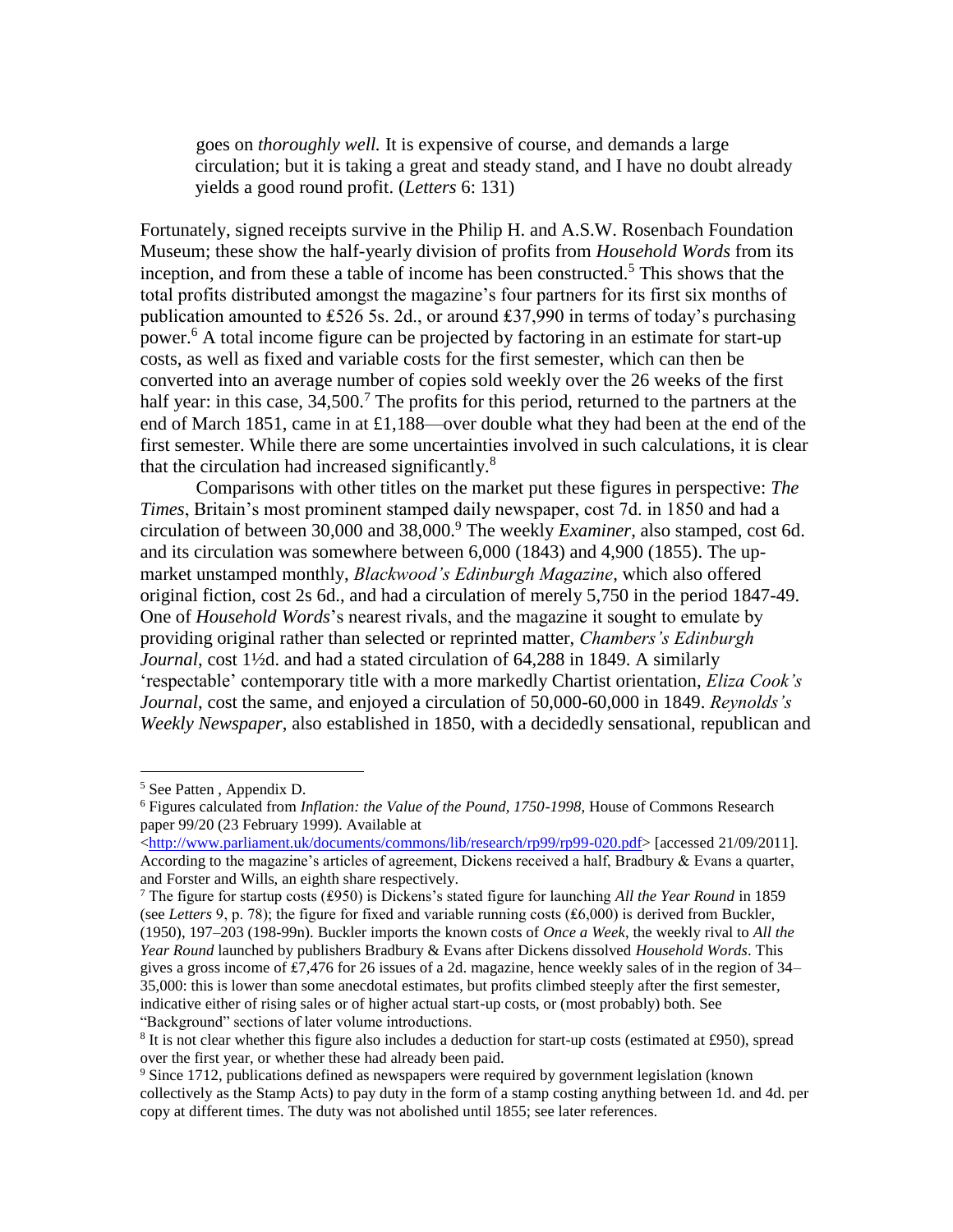diehard Chartist orientation, cost 4d. in 1850, with a stated circulation of 28,880.<sup>10</sup> Like *Household Words*, it would enjoy a rising circulation through the decade, while that of many other rival publications flat-lined or fell, but as new publications mushroomed after the abolition of the Stamp Duty in 1855, the battle for readers would become yet fiercer.

# **Leading Articles**

Of the twenty-six leading articles in the present volume, Dickens authored fourteen and co-authored a further four, and while these cover a remarkable range of contemporary subjects, a dozen or more of them can be classified as 'cross-genre' or hybrid-genre articles, which purposefully blend rhetorical and stylistic features and incorporate iconography from more than one pre-existent genre. This was rapidly becoming a characteristic of the *Household Words* house style, through which—to echo the terms of Dickens's "Preliminary Word" to the first issue—"moody, brutal fact" is tempered by the "sympathies and graces of imagination".<sup>11</sup> Other leader writers in the volume—R. H. Horne (three leaders), Frederick Knight Hunt (two), W. H. Wills (two) and Henry Morley—followed suit, Horne in particular using ingenious narrative strategies and unconventional perspectives to enliven his material. <sup>12</sup> Dickens's solo efforts include some of his most celebrated essays. "A December Vision"  $(265)^{13}$  and "The Last Words" of the Old Year" (337) are in sombre, prophetic mode, with the "hypnotic rhythms" of the former giving "concentrated shape to many of Dickens's most deeply held beliefs".<sup>14</sup> The latter, with its withering remarks concerning the Court of Chancery and "the costly complications of the English law in general" (339), anticipates the thrust of *Bleak House*, the monthly serial on which Dickens would begin work in November. In contrasting tender, autobiographical mood is "A Christmas Tree" (289), in which the narrator invites his readers to follow the branches of "that pretty German toy," configured as an imaginary tree of memory, as they lead the mind backwards, into scenes of childhood, and upwards, towards the star of Bethlehem. Less well known but absolutely confident in their method and parodic comedy are 'talking head' pieces, spoken by narrators admirable and objectionable by turns, such as "A Poor Man's Tale of a Patent" (73), "Bill-Sticking" (601) "Lively Turtle" (97) and (with Henry Morley) "Mr. Bendigo Buster on our National Defences Against Education" (313). The synchronicity of these comic dramatic monologues with Robert Browning's exploration of the genre in poetic form is noteworthy. In "Railway Strikes" (361), Dickens attempts, with less artistic success but considerable acumen, a duologue between two workmen, honest "John Safe" and convinced striker "Thomas Sparks," who are debating the pros and cons of the recently

<sup>10</sup> Circulation figures. derived from the *Waterloo Directory of English Newspapers and Periodicals 1800*– *1900* ([<www.victorianperiodicals.com>](http://www.victorianperiodicals.com/)).

<sup>11</sup> *Household Words*, I, 1.

<sup>&</sup>lt;sup>12</sup> Horne's "The Cow with the Iron Tail" (145–51) is paragonal: an investigation of whether contemporary accounts of the adulteration of London's milk supply is presented by means of an awkward conversation between a dairyman and his barber.

<sup>13</sup> Unless otherwise stated, all page references throughout are to *Household Words*, II, 28 September 1850 – 22 March 1851

<sup>&</sup>lt;sup>14</sup> Philip and Neuburg, 19.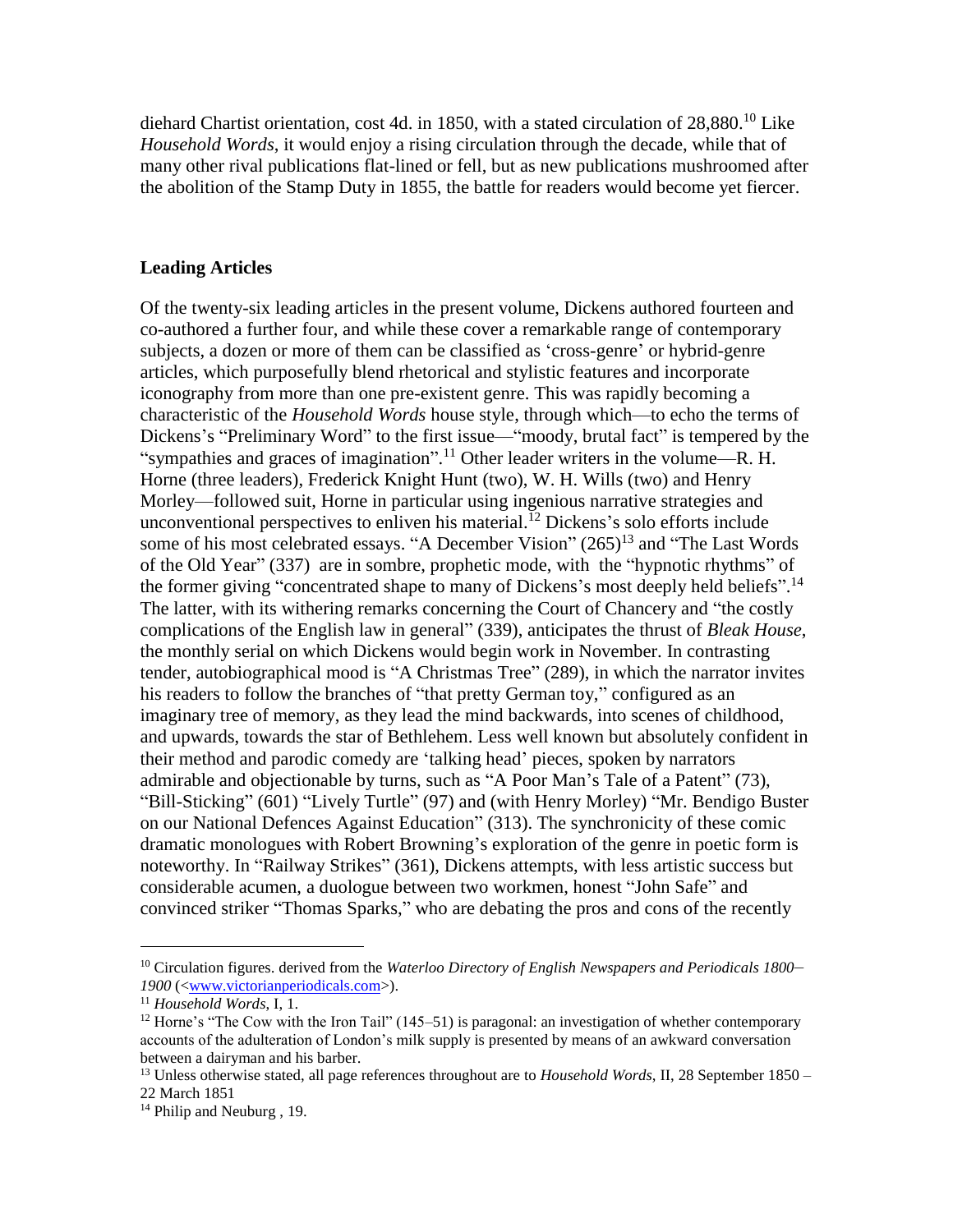mooted industrial action by engine-drivers and firemen of the southern division of the London and North Western Railway (as reported in *The Times*) . Given such unpromising material, one is reminded of Dr Johnson's qualified approval of the spectacle of a dog walking on its hind legs: "It is not done well; but you are surprised to find it done at all." 15

The most plainly (and in some respects dully) written of Dickens's leaders is the opening installment of *A Child's History of England*, which opens with no editorial introduction of its intentions or signal of Dickens's authorship; a single small advertisement the week before had trailed it as a serial "to be continued, at regular intervals, until the History is completed."<sup>16</sup> In fact, it would appear intermittently in 39 installments over the next three years, taking its readers—not only children, but also adults unskilled in the basic shape of English history—from the pre-Roman times up to the Revolution of 1688, before leaving them somewhat unceremoniously there. Nevertheless, as David Paroissien observes, this initiative began for Dickens as "a personal project" to educate his eldest son not to believe in the prevalent myths of "merrie England" and the "good old days", and was broadened over time "into a public mission to educate readers of *Household Words* with a 'true' history of England rather than one masked in genteel lies" . <sup>17</sup> In other words, the *Child's History* argues the wider cause of Liberal progress and democratic reform espoused in the journal by undermining those powerful mid-century voices which re-invoked past times as both panacea and manifesto: the Young England movement in politics, Oxford's Puseyites in religion, the Pre-Raphaelite Brotherhood in art, and the Gothic Revival in architecture. In this respect, though neither very original nor imaginative in execution, it does importantly connect the imaginative satirical campaigns against all these tendencies which run through the pages of *Household Words*, both in this and subsequent volumes.

# **Short fiction**

 $\overline{a}$ 

Although no fewer than 59 articles in the current volume have been indexed as 'short fiction' only 26 of them – roughly one per weekly number – are considered as pure 'short fiction' because in the majority of cases, fictive elements are seen to be working alongside other established conventions belonging to non-fiction genres such as 'essay', 'report', 'sketch', 'travel-writing' and so forth. Given that most of the authors of these pieces were recognized jobbing journalists and miscellaneous writers-- James Hannay, William Blanchard Jerrold, Samuel Sidney, William Moy Thomas among them, as well as staff writers Morley, Horne and Wills—the hybridity is hardly surprising. Indeed, 30 items of the 59 are also identified as 'cross-genre' pieces that deliberately combine

<sup>15</sup> Given in Boswell's *Life*, 2.ix.

<sup>16</sup> See II, 408b; notice of Dickens's authorship of the serial was not given until 10 April 1852, in a final page advertisement for the first volume of the *Child's History* reprinted from the pages of *Household Words* (V, No. 107, 92b). Viewed in this way, it is easier to see the *History* as one of a number of initiatives running as complements to the main journal: the similarly anonymous *Household Narrative of Current Events* in parts and volumes is also being advertised at the close of individual issues all through this period. <sup>17</sup> "Our Island's Story: Dickens's Search for a National Identity" in Mackenzie and Winyard, 303 and passim.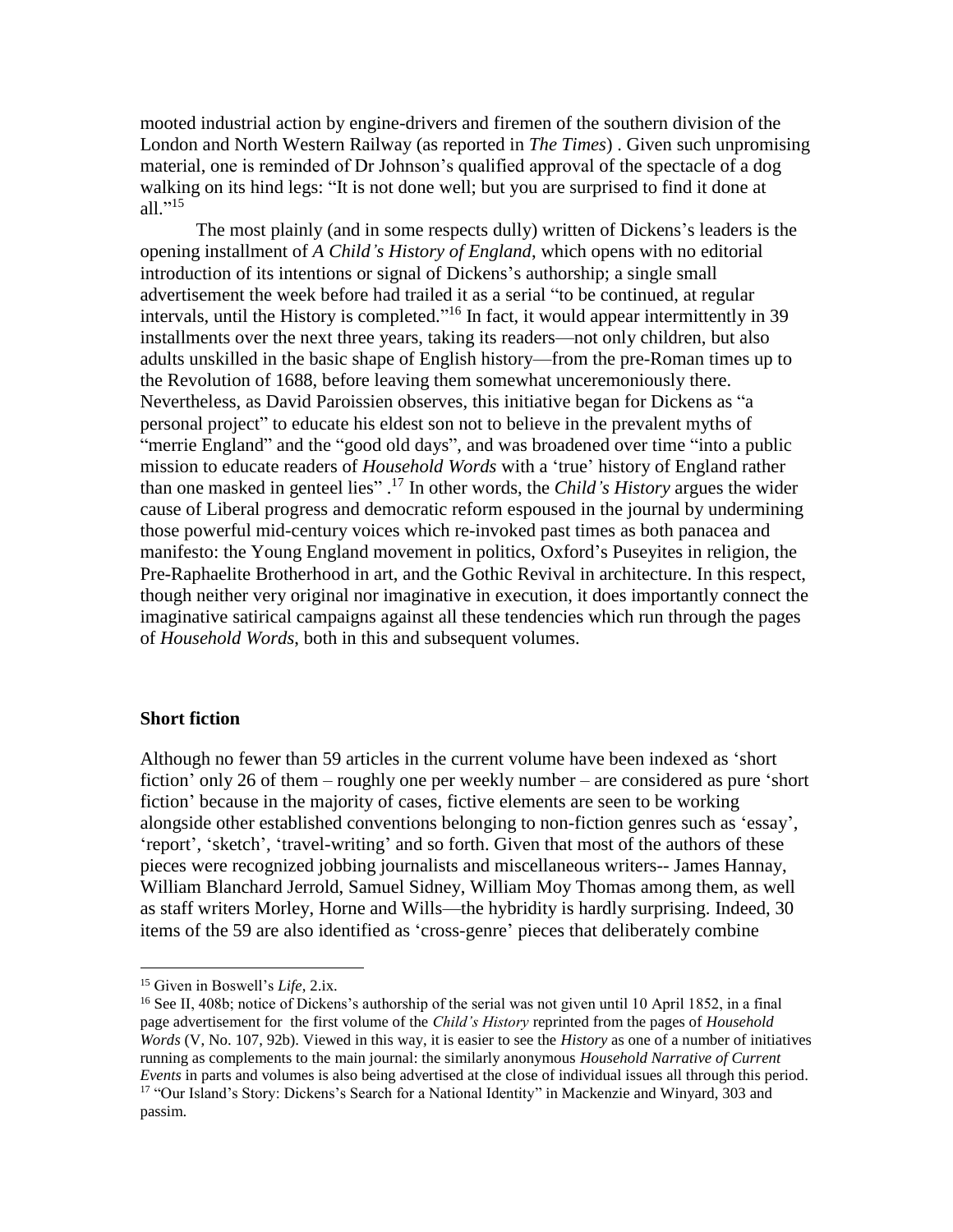different narrative strategies, including those familiar to short story readers, to engage and entertain. Even self-consciously narrated stories such as Mary Anne Hoare's "The Modern Haroun-Al-Raschid" (617) or "The Story of Fine-Ear" (383) appear to retail incidents in the lives of historical individuals rather than creating original situations and groups of characters. There are few invented tales comparable to William Howitt's "The Warilows of Welland" (12) or Elizabeth Gaskell's "The Heart of John Middleton" (325). Dickens nevertheless lavished attention—at least so far as the Gaskell tale was concerned—on this scarce commodity, writing to Wills that "[t]he story is very clever—I think the best thing of hers I have seen, not excepting *Mary Barton*—and if it had ended happily [...] would have been a great success. As it is, it [...] will not do much." Dickens worried that the dismal ending, in which John Middleton's spiritual education is completed only after the death of his much younger but wiser wife, Nelly, constituted "an unnecessary infliction of pain upon the reader" and would "link itself painfully" with others of Gaskell's he had published in Volume I of *Household Words*, like the one about

the girl who fell down at the well" ["The Well of Pen-Morfa"], "and the child who tumbled down stairs" ["Lizzie Leigh"]. I wish to Heaven, her people would keep a little firmer on their legs!

He thus later wrote to Gaskell at length explaining that he had gone so far as to dispatch Wills, wearing "a very uncomfortable looking hat with a very narrow brim", to the London address where she was staying temporarily with an amended proof copy in which Dickens had altered the last twenty lines of the story to give it a happier outcome. She being out, and not expected back for several days, the story was printed without Dickens's editorial intervention: his long and humorous letter of explanation seems to function as some kind of compensation mechanism (*Letters* 6: 238-39 and 231). Later readers have noted how in fact the "the death of Nelly keeps her image true to Wordsworth's Lucy" (the child of nature in the so-called "Lucy" poems of 1798–1801) in various ways.<sup>18</sup>

# **Poetry**

 $\overline{a}$ 

There is a generous selection of 39 poems in this volume, featuring submissions by established mid-century voices such as those of Elizabeth Barrett Browning, Dora Greenwell, Coventry Patmore, John Critchley Prince, Mary Howitt, Mark Lemon and, of course, the self-styled "farthing poet", R. H Horne, one of the journal's staff writers at this time.<sup>19</sup> Work by younger artists, then uncelebrated but now considered canonical,

<sup>18</sup> See Wiltshire , 13–28; 24.

<sup>19</sup> Horne's poetic contributions comprise "Household Christmas Carols" (310); "The Church Poor-Box" (420); "The Smithfield Bull to His Cousin of Nineveh" (589) and "The Youth and the Sage" (262); he is also credited as co-author of Meredith's "The Two Blackbirds" (157). Greenwell contributed "The Broken Chain" (484) and "Likeness in Difference" (524); Patmore's contribution was "The Golden Age" (132); Mary Howitt's, "Thomas Harlowe" (397); Mark Lemon's were "Gentle Words" (4) and "The Emigrant's Bird" (12). Artisan poet John Critchley Prince of Manchester (1808-66), the so-called "Bard of Hyde," is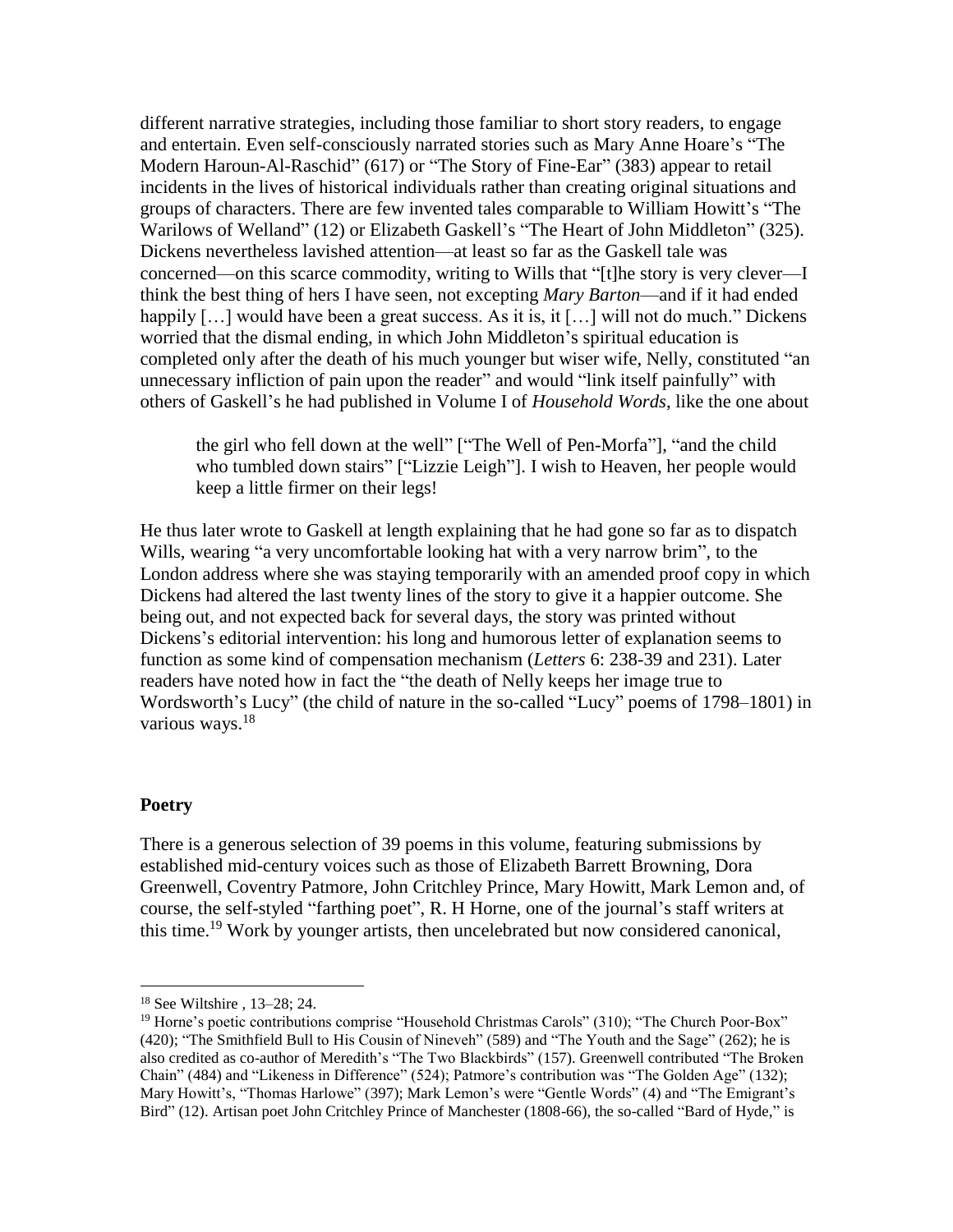such as William Allingham and George Meredith, also featured.<sup>20</sup> Indeed, neither readers of Dickens's journal, nor the editorial team, could scarcely yet complain of a dearth of publishable submissions. 21

Barrett Browning's rousing sonnet "Hiram Power's Greek Slave" (99), for example, celebrates American sculptor Hiram Powers's controversial 1844 marble statue of a naked but proud female Christian slave exposed for sale as a sexual commodity in a Turkish market. A number of copies of the statue had been displayed in prominent venues in Europe and the United States, garnering support from campaigners for women's rights as well as from abolitionist. andone would shortly go on display in the main concourse at the 1851 Great Exhibition in Hyde Park. One recent critical appraisal outlines the ambivalent questions the statue and the poem mobilized about the role of race and gender in the viewing of art.<sup>22</sup> However this does not account for the experience of reading the poem itself as it first appeared in *Household Words*, where it was cramped into the bottom right hand corner of a page and in little danger of being (asthe poem has it) "overthrown" by "thunders of white silence"—or at least, of white space.

The Office Book for the journal records a perhaps surprising number of contributors of poetry whose identities were (and have remained) obscure, indicating that their submissions were unsolicited and not deemed worthy of republication elsewhere under an author's name. Queries thus remain over the "Eliza Griffiths," "Miss Tomkins" "Mr Harper," "Mr Lawson," "Miss Siddons," "Mrs Bradburn" and "Evelyn" who between them have ten poems attributed to them in this volume.<sup>23</sup> "Mr Harper," indeed, went on to published a further twenty-five poems in the next six volumes of the journal, which is more than any other poet, apart from Adelaide Ann Procter. Lohrli argues that "the contributor cannot be the Manchester poet William Harper [1806-1857], author of *The Genius and Other Poems* and *Cain and Abel*" but neither of the reasons given (that Harper is said to have only published in the Manchester *Courier*, and that his poetry was considered more "lofty" than the *Household Words* poems) is particularly convincing. Harper's contributions continued until within the last few years of William Harper's life, so the two cannot be definitively distinguished.

"A Lesson for Future Life" (65) had no name of any kind attached to it in the Office Book, but can now be safely attributed to a young clergyman with literary pretensions, Robert Alfred Vaughan (1823–57). A longer and superior version of the poem, was published in 1864 by Vaughan's devoted father, in thirteen stanzas and entitled "Lessons for Life from Science." It opens with the first four stanzas of the text as it appears in *Household Words* and closes with the final two, accompanied by his father's comment that they "were written by the invalid a little before" his early retirement from

represented by no fewer than three poems in this volume - "The Two Trees" (108), "Mercy" (444), "The Waste of War" (540).

<sup>&</sup>lt;sup>20</sup> For Meredith's contributions, see above; "New Year's Eve" (325); "The Congress of Nations" (572); for Allingham's, see "Wayconnell Tower" (181).

<sup>21</sup> See Dickens's frustrated plea to Wills of 2 Oct. 1858: "Pray, pray, *pray* don't have Poems unless they are good" (*Letters*, 8: 673-675.

 $^{22}$  Prins : 52–62; <http://muse.jhu.edu/> [accessed 21 April 2014].

<sup>&</sup>lt;sup>23</sup> Authors of, respectively, "The Dumb Child" (205); "The Mother's Test" (612); "Human Brotherhood" (229), "The Chords of Love" (334), "A Winter Sermon" (372) and "A World at Peace" (565); "The Forest Temple" (479); "The Burial of the Old Year" (348); "A Guernsey Tradition" (84); "A Christian Paynim. A Legend"  $(516)$ .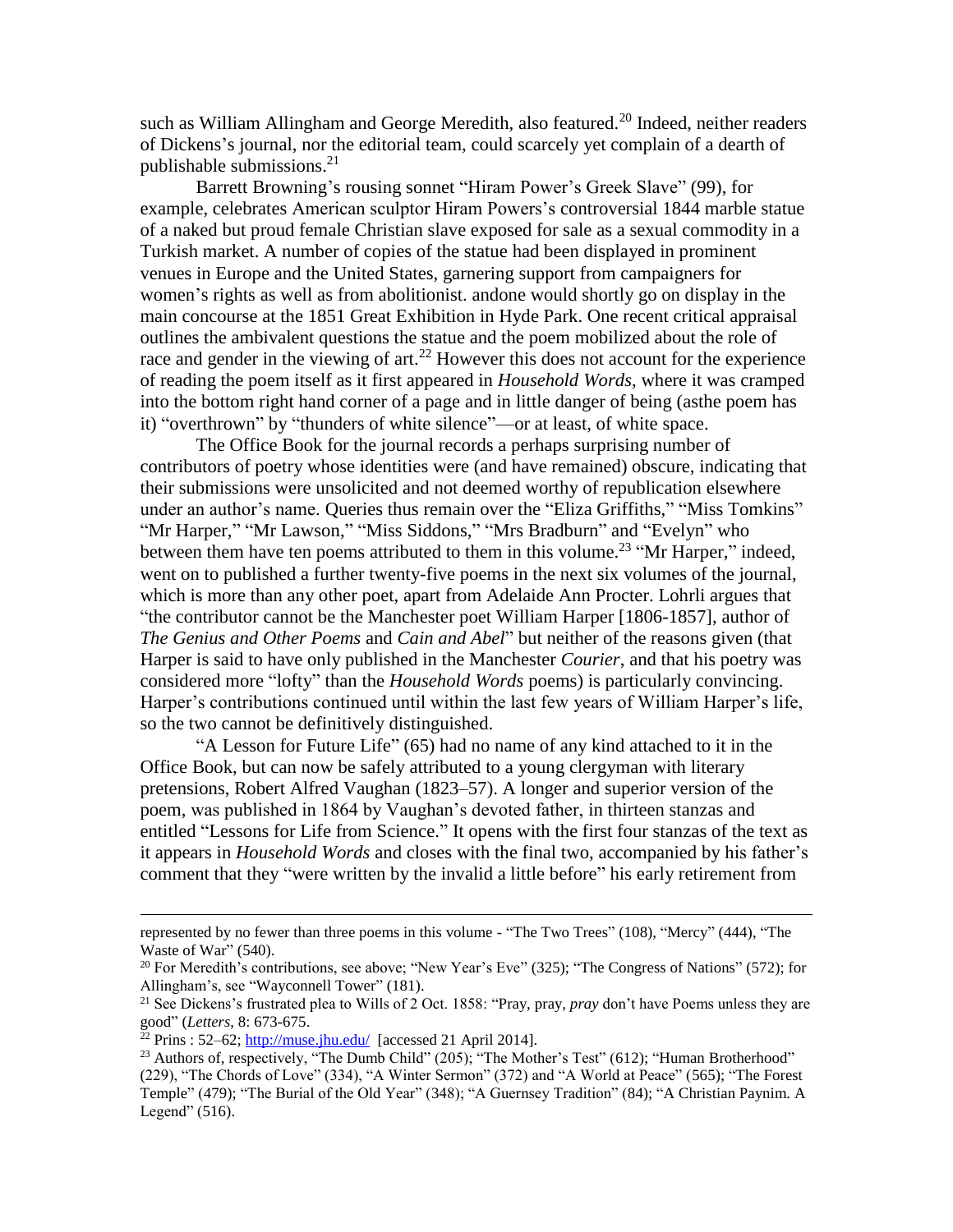ill-health in 1855, and were "expressive of his habit of looking on the relations of present and future."<sup>24</sup>

Another anonymous poem, "Aspire!" (412) was mistakenly attributed to Dickens by B.W. Matz in *The Dickensian*, and footnoted "Identified and reprinted from *Household Words* 25 January 1851, for the first time"; Matz subsequently reprinted it in *Miscellaneous Papers* in the National Edition of Dickens's works.<sup>25</sup> However, the attribution is based on the unwarranted assumption that a blank in the author-column of the Office Book indicates a repetition of the previous item's author details, and as Dickens contributed no other verse to the journal it is on the face of it unlikely to be his.  $26$  Nevertheless, as no payment to an external contributor is recorded, the poem probably *was* supplied by a member of the in-house team. The most likely candidate is poet and miscellaneous writer R. H. Horne who was employed as assistant to Wills on a weekly wage, and who has "The Church Poor-Box" (420) in the same issue, as well as three other verse contributions in this volume.<sup>27</sup>

### **Current Affairs (social & cultural; domestic politics)**

The first Russell ministry (1846-52) was in power in Britain during the period covered by *Household Words* II, and Dickens dined with the Prime Minister and assorted members of the Commons and Lords on at least one occasion during the semester (16 January 1851). Dickens's opinion over dinner, that the government "ought not to delay too long the shilling admissions" to the upcoming Great Exhibition, was vigorously seconded by Macaulay, and then promptly reported to the Home Secretary, Lord George Grey, by Earl Granville (Board of Trade).<sup>28</sup> The "Conductor" of *Household Words*'s opinion on the Exhibition was clearly felt of some worth. To judge by the journal's leader on Paxton's main exhibition space in Hyde Park two days later ("Private History of the Palace of Glass", 385), admiration of the Exhibition and all it stood for was going to be the general line, reinforced in March by the young George Meredith's sugary paean to "The Congress of Nations" (572). In later volumes, however, articles take a different turn, critiquing the showy consumerism of the Exhibition and the distraction from matters of pressing national concern that it represented. By comparison with the unstinting and unwavering warmth of other periodicals, *Household Words*'s take on the affair would turn out to be decidedly cool. In *Victorian Glassworlds*, Isobel Armstrong goes so far as to read the journal's Exhibition articles (as well as the subtext of *Bleak House*) as characterized "[n]ot [by] transparency as a medium, but an opaque, humanly made

<sup>24</sup> Vaughan, 203–4.

<sup>25</sup> See *The Dickensian* 3. iii (March 1907): 76, and Matz, xviii.

<sup>&</sup>lt;sup>26</sup> See Lohrli, 39. He is credited in the Office Book as co-author for amending Adelaide Ann Procter's poem "Hidden Light" (*Household Words*, X, 37) – but that is all.

 $^{27}$  Of other unidentified poems in this volume, "A Memory" (112) still remains anonymous, but was reprinted without acknowledgement in the English-language pages of the bilingual *Courrier de la Louisiane* for 19 March 1851 (p. 4 col. a). "The Outcast Lady" (252) supplied by an unidentified friend of Mrs Gaskell's, does not appear to have been subsequently reprinted.

 $^{28}$  See documents from the Royal Archives quoted in Fay, Appendix II, 138.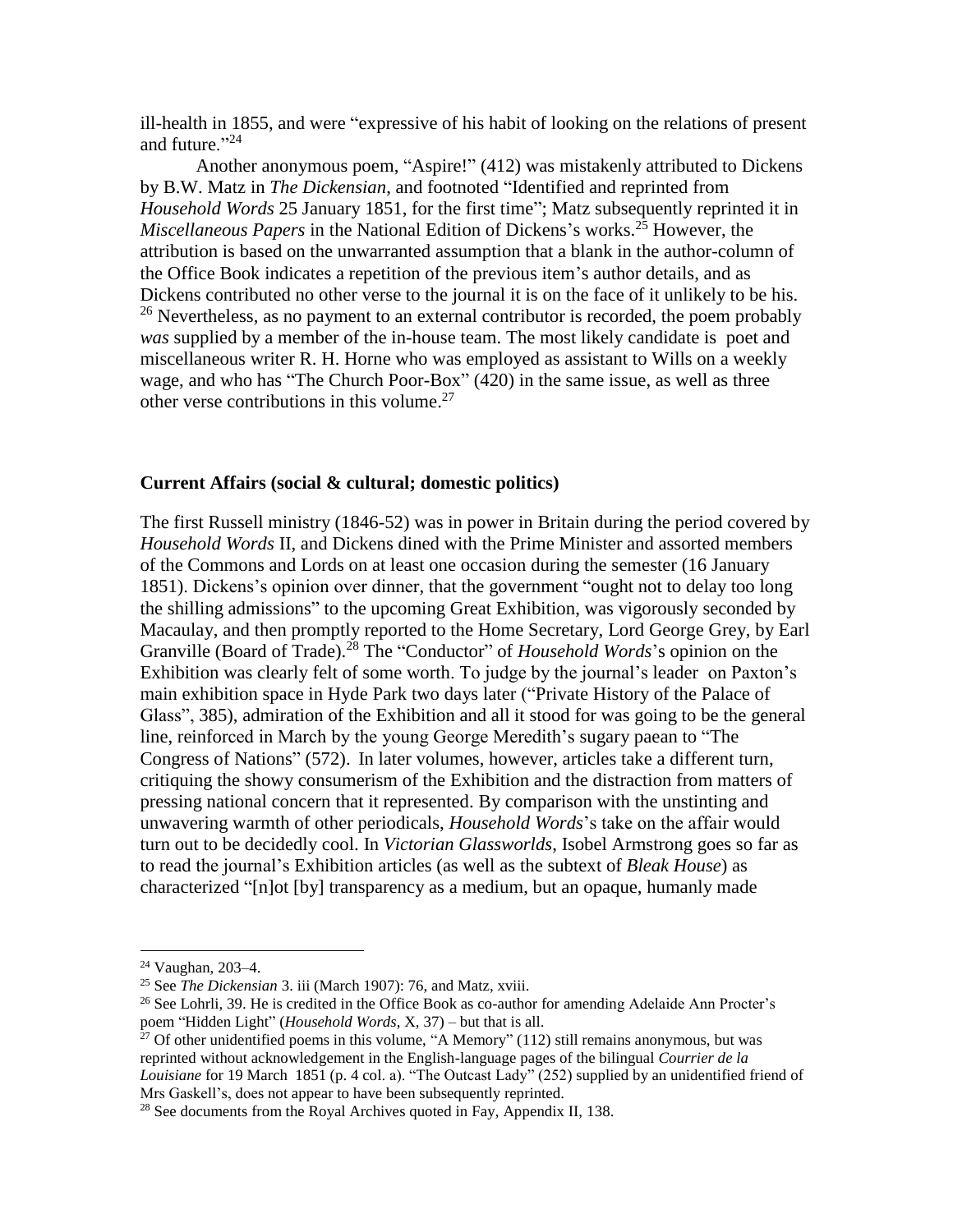atmosphere, fog, created by pollution, [which] dominates as trope and physical presence." (246)

The Exhibition did not open its doors until 1 May; in fact when Parliament resumed business on 4 February (after a recess of well over five months), the most pressing political issue lay elsewhere, in the furore surrounding the re-establishment of the Catholic Hierarchy in England. This had taken place at the end of the previous September under Cardinal Nicholas Wiseman, but Parliament had had no opportunity to respond until the new session commenced. Therefore in her opening speech on 4 February 1851 the Queen reminded Parliament that the "recent Assumption of certain Ecclesiastical Titles conferred by a Foreign Power has excited strong Feelings in this Country," , "and large Bodies of my Subjects have presented Addresses to Me, expressing Attachment to the Throne, and praying that such Assumptions should be resisted." <sup>29</sup> *Household Words* played an active role in the national resistance to what the press were calling "papal aggression." It not only reprinted this entire section of the speech in Wills's leader "Ten Minutes with Her Majesty" (531) (which gave an otherwise deferential account of the ceremony)', but also satirized those involved in the process in a range of other articles, in both this and later volumes. The most ferocious and witty of these was Dickens's own "A Crisis in the Affairs of Mr John Bull"&c. (193), published on 23 November, which was a small masterpiece of political caricature and a kind of verbal equivalent to the savage comedy of the 'large cut' in which illustrated miscellanies like *Punch* specialized.<sup>30</sup> This strain of anti-Catholic nationalism in the journal was absolutely in line with Liberal thought (Lord John Russell himself had publicly attacked Wiseman's "Pastoral Letter" on 4 November 1850), even as Liberal thought was departing from the tenets of true religious liberty.<sup>31</sup> Pointed extracts from the Queen's Speech are at the heart of Wills's leader, but it deflects attention from its sectarianism by moving in its peroration to celebrate the speed of the press, specifically the electric telegraph, which could transmit the officially-prepared version of the speech from the Treasury verbatim to Edinburgh in "no more than fifteen minutes" (532). In this way, the article forges open links with F. Knight Hunt's earlier leader, "Wings of Wire" (241) while covertly supporting the anti-Catholic agenda of other contributions to the journal.<sup>32</sup>

The week before Dickens's onslaught, readers of the journal had been treated to a much milder leader which readers would have been forgiven for thinking had originated from the editorial chair. Henry Morley's "Views of the Country" had affably proposed to readers that they eschew violent criticism and calls for root-and-branch reform in politics, but rather "discuss [such] question[s] quietly, and with our feet upon the fender". The ideas of public discussion and of the private consumption of the reader are ingeniously blended, as the article asserts—in thoroughly Habermassian terms—how "the freedom and the power of Opinion in England, have given an importance to the press which is

<sup>29</sup> [<http://hansard.millbanksystems.com/sittings/1851/feb/04>](http://hansard.millbanksystems.com/sittings/1851/feb/04), *HL Deb 04 February 1851 vol 114 cc1-5*  [Accessed 19 March 2014].

<sup>30</sup> See Leary , 35–56.

<sup>31</sup> See Slater's headnote to "A Crisis"&c., in *Journalism* 2 (1996), 297–99; repr. by permission at [,http://www.djo.org.uk/indexes/articles/a-crisis-in-the-affairs-of-mr-john-bull-as-related-by-mrs-bull-to](http://www.djo.org.uk/indexes/articles/a-crisis-in-the-affairs-of-mr-john-bull-as-related-by-mrs-bull-to-the-children.html)[the-children.html.](http://www.djo.org.uk/indexes/articles/a-crisis-in-the-affairs-of-mr-john-bull-as-related-by-mrs-bull-to-the-children.html)> On anti-Catholicism in *Household Words* more generally, and the antagonism it provoked, see Drew (2003), 125–26.

<sup>32</sup> for an account of Knight Hunt's article in the context of *Household Words*'s wider attitude to new technology, Drew (2012), 40–55.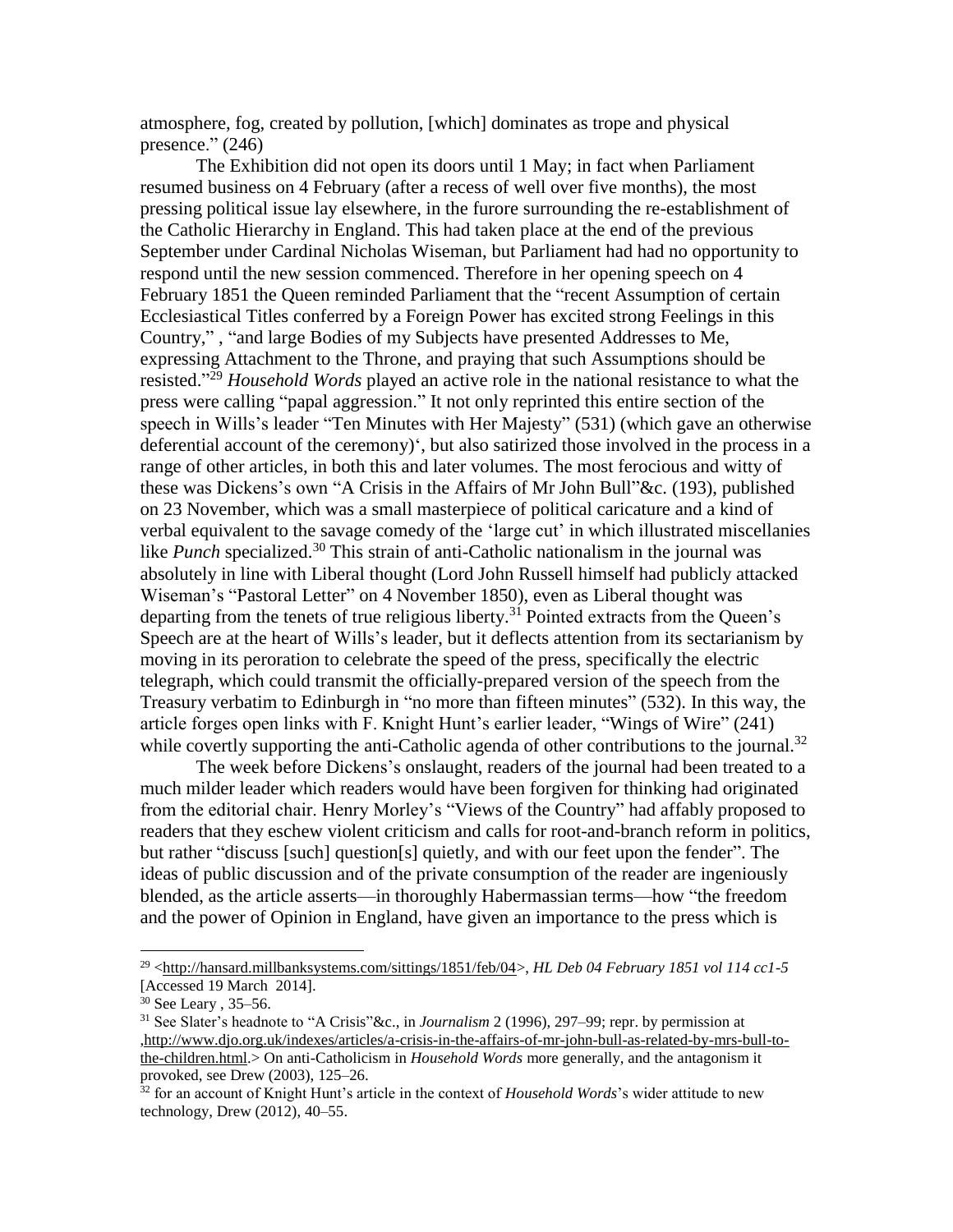attached to it, as a direct agent in producing social reforms, in no other European country."  $(170)^{33}$  Again, the article moves in an unexpected direction, launching a gently worded attack on the laws of entail as a drawback in a land otherwise making steady improvements on many fronts; these laws would eventually be swept away by Lord Birkenhead's reforms of English land law in 1925.<sup>34</sup> It is perhaps typical of the journal's developing strategy for dealing with political controversies by overtly conducting such discussions in a courteous if not bland tone, whilst delivering *en passant* side-swipes and decidedly pointed attacks elsewhere in its pages. Certainly, in the years before the abolition of the Newspaper Stamp in 1855, a strategy of this sort was virtually a necessity if the journal was to avoid prosecution. *Household Words*'s sister publication, *The Household Narrative of Public Events*, was already subject to prosecution in the Court of Exchequer, and offered readers a running commentary on its progress.<sup>35</sup>

Calls for legal reform and criticism of local rather than national government were therefore the kinds of political matter that *Household Words* could most comfortably accommodate in its early years, and this volume furnishes a number of good examples. Most prominently, Dickens and Wills collaborated on a series of four linked articles entitled "The Doom of English Wills," exposing what the journal considered to be the woeful state of preservation of the personal data archived up and down the land in ecclesiastical registries.<sup>36</sup> As Katherine M. Longley has observed, in these "attacks" Dickens was bringing some of his early experiences as a shorthand reporter in "Doctors' Commons" to bear on a matter of considerable national interest. He also drew on and publicized the work of a frustrated antiquarian barrister, William Downing Bruce, who features as the indefatigable "Mr. William Wallace" as he makes a "suppositious excursion […] at his own proper cost and charge, to search the registers in some Cathedral towns, for wills and records."  $(2)$ .<sup>37</sup> Legislation in 1838 had specifically provided for the establishment of a central records office, but it was not until 1856 that the first section of the new Gothic-style and heavily fireproofed Public Record Office on Fetter Lane actually began to accept documents.<sup>38</sup> Fees were still charged for access, however, and search rooms only opened to the public in 1866. The final article in "The Doom of English Wills" series holds up as a model for emulation the easy and cheap access to information and efficient systems already introduced at Chester Cathedral. It further speculates that the industrial and pragmatic character of the neighborhood must have exerted a wholesome influence on the lay authorities at Chester, who have introduced reforms "without that whining sophistication, that grim tenacity, with which

<sup>&</sup>lt;sup>33</sup> This argument anticipates Habermass's now familiar outline of the operation of public opinion.

 $34$  Cf. the Law of Property Act, 1925 c. 20 (15 and 16 Geo. 5).

<sup>35</sup> See Introductions to *Household Words* III and IV (forthcoming), and for an overview of the case, Drew (2003), 185–86.

<sup>36</sup> See *Household Words,* II, Nos 27 and 28 (by Dickens and Wills), and 32 and 35 (by Wills alone), pp. 1, 25, 125 & 203.

<sup>37</sup> See Longley, 25–38, and Owens, 147–49. Bruce (1824–75) had first drawn attention to the crisis in record-keeping in his pamphlet on the *Condition and Unsafe State of Ancient Parochial Registers in England and the Colonies* (London, 1850); Dickens invited him to visit on 23 August 1850, where, over "a first rate dinner [... and] Wines of every kind" he relayed evidence drawn upon in the articles to Wills, John Forster, John Leech, W. M. Thackeray and others (*Letters* 6: 154nn.).

<sup>&</sup>lt;sup>38</sup> Designed by Sir James Pennethorne See "History of the Public Records Acts"  $\langle$ http://www.nationalarchives.gov.uk/information-management/legislation/public-records-act/history-of $pra \geq$ ,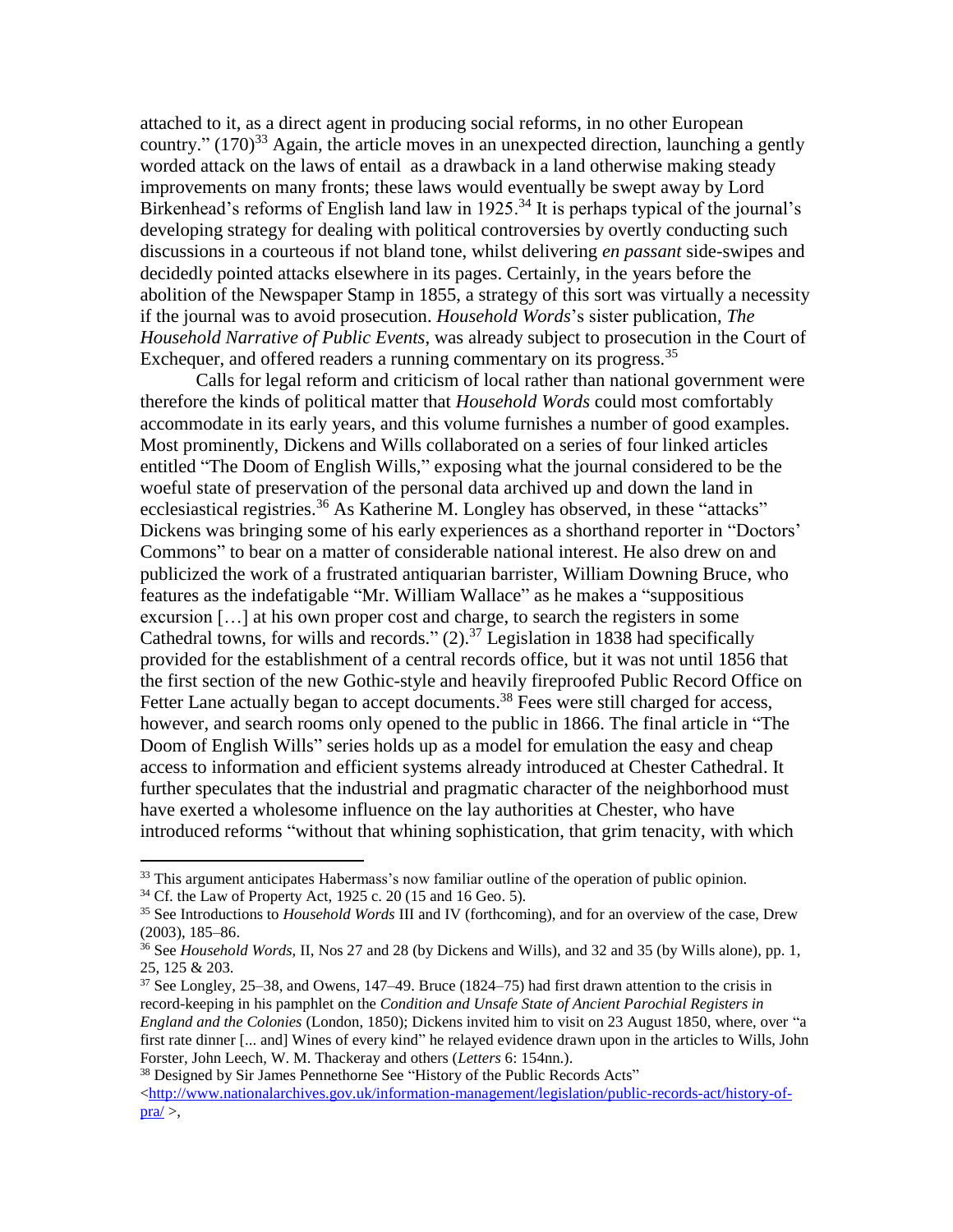abuses are excused and clung to, in exact proportion to their absurdity, profitableness, and injustice" (205). It is easy to place the series in the tradition of the campaigns for open government that culminated in the United Kingdom's 2005 Freedom of Information Act.

The corruption and inefficiency of local government, in particular the Aldermen of the Court of Common Council, form the theme of "Lively Turtle," while bureaucratic obfuscation and delay, in particular that of the Civil Service, is the burden of "Red Tape" (481) —both articles showing Dickens in fighting fettle as a satirist. The national disgrace of the cattle market and abattoirs at Smithfield—particularly when contrasted with the humane and hygienic equivalents outside Paris, which Dickens made a special journey to inspect—are the burden of "A Monument of French Folly" (553) and "The Smithfield Bull to his Cousin of Nineveh" (589). Taken together with the industrial unrest glanced at in "Railway Strikes," it is not hard to draw from the volume a sense of a general unease concerning political mismanagement. This was more or less manifested in the ministerial crisis of February 1851, when Russell's cabinet resigned, claiming it had lost the confidence of the House, but then re-appointed itself ("Every man jack of them," in the Duke of Wellington's words), without consulting the Commons, on 3 March. On 22<sup>nd</sup>, *The Spectator* opined that "the notion that no other Ministerial combination [is] possible has rendered the Russell Ministry froward and perverse" since its term began.<sup>39</sup> These epithets describe *Household Words*'s view of current affairs, local and national, during the six months under consideration reasonably well.

Little coverage is granted to international affairs, perhaps on the principle that the rest of the world was coming to London anyway. Something of an exception is Knight Hunt's "Modern Robbers of the Rhine" (91), which offers animadversions on the backward state of Germany's political development and attacks the corruption of "the reigning Dukes of Nassau, Homburg, and Baden,". Adopting the diversionary strategy already identified, its contempt is balanced elsewhere by the colorful and appreciative anecdotes of German culture retold in Anna Mary Howitt's four-part "Bits of Life in Munich" (33, 358, 395 and 535 respectively). Travelers' tales, from Central and South America, and from South Africa, also make an intermittent showing in a volume otherwise preoccupied with the national scene.<sup>40</sup>

## **Science and Medicine**

As our Introduction to the first volume of *Household Words* observed, while dry papers of scientific explanation scarcely ever feature in the journal's pages, the approach to storytelling and performance frequently adopted by Victorian scientists seeking to gain public support for their theories meant that *Household Words* and popular science were far from incompatible. Over a dozen items in this volume focus solidly on some aspect of applied science, medicine or technology, calling again on the services of Percival Leigh,

<sup>39</sup> No. 1184, 8 March 1851, 217b.

<sup>40</sup> For example. Alfred Whaley Cole's "How We Went Whaling off the Cape of Good Hope" (58), "'Cape' Sketches" (118 and 165) and "Life in an Estancia" (three parts – 190, 210 and 233 - attributed to a Mr. Harvey, cattle-rancher in Argentina)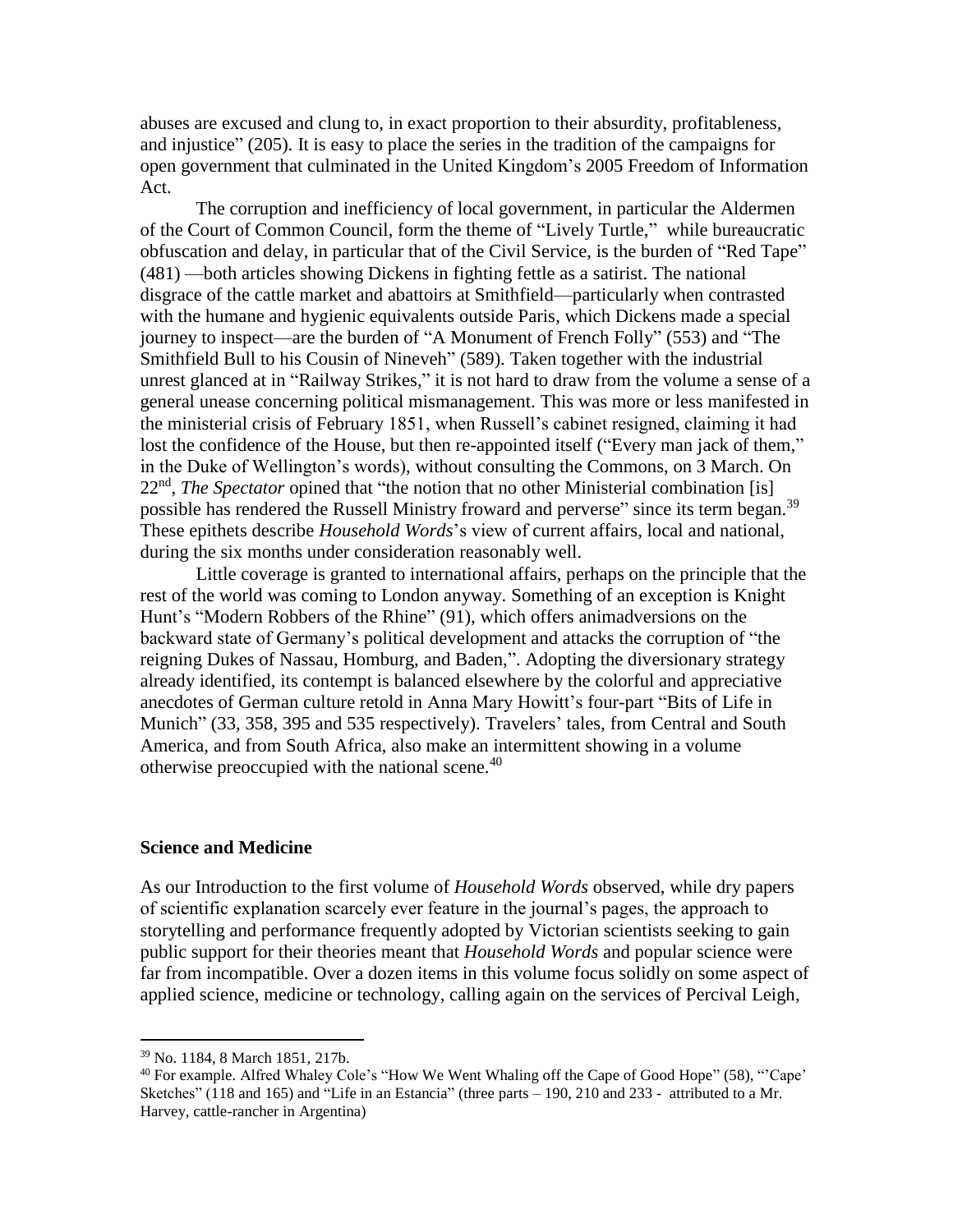Thomas Stone and Frederick Knight Hunt.<sup>41</sup> Prominent amongst these are Leigh's "The Mysteries of a Tea-Kettle" (176) and "The Chemistry of a Pint of Beer" (498), which continue his series of adaptations of the notes to Faraday's lectures at the Royal Institution, and Stone's "Hints on Emergencies"  $(47)$ <sup>42</sup> and "Physiology of Intemperance" (413). The last of these illustrates well the perils of attempting to dress science in the borrowed robes of fiction in its lumbering effort to construct a jocular postprandial conversation between a doctor, a clergyman, a "merry-faced guest" and "mine host of the Garter," concerning the deleterious effects of alcohol on the constitution. Knight Hunt's contributions distinguish themselves through a greater control of tone and their genuine contribution to the history of nineteenth-century medicine and the medical profession. "A Great Day for the Doctors" (137) describes the phenomenon of the October 1 lectures in the great London Medical schools, and gives some account of their character and status; "The Hunterian Museum" (277) offers a rare and atmospheric description of the East and West galleries of the museum in Lincoln's Inn Fields (completed in 1837), with extracts from a contemporary catalogue.

Over the course of the volume, Dickens can be seen finding topics and commissioning popular science pieces from the able pen of William Blanchard Jerrold (1826–84), eldest son of his friend and fellow satirist, Douglas Jerrold. Before he was twenty, the young Jerrold had been hired by Dickens to the reporting staff of the *Daily News*, and contributed a series of socially-aware articles on "The Literature of the Poor." After publishing a single piece by him in the first volume of *Household Words*, Dickens found room between September 1850 and February 1851 for a dozen of the fifty-five articles Jerrold junior would eventually contribute to *Household Words*, a number of which deploy the emerging techniques of social science to encourage readers to become more actively involved in the world around them.<sup>43</sup> "Protected Cradles" dispenses alarming figures about infant mortality and the quantity of drugs sold in industrial areas to unskilled nurses of the children of factory workers, so that "that the quiet homes of the poor reek with narcotics" (108). Jerrold's analysis is then tied to a rousing recommendation of the French system of day nurseries, as pioneered by philanthropist Jean Baptiste Marbeau, and a report on the progress of the first English "crèche" (*OED*, M19), which had opened on Nassau Street in London's West End in March 1850. The peroration, doubtless carefully overlooked by Dickens, has scarcely lost its force:

The question of Day-Nurseries—the question of Protection for the Cradle—has an intrinsic importance which reaches beyond the exigencies of the hour; it is one

<sup>&</sup>lt;sup>41</sup> See under "Science" in Drew, Mackenzie and Winyard,  $50 - 67$ .

 $42$  Co-written with W. H. Wills (4 –48); based on the recently-published second edition of John F. South's *Household Surgery: or, Hints on Emergencies* (London: C. Cox, 1850 [1847]); the article takes issue with the manual for encouraging readers to attempt advanced surgical techniques as well as for envisaging emergencies unlikely to occur in the average household. It concludes with something like a keynote for the medical articles in the volume: "It should always be remembered that Medicines differ from poisons only in their doses, in other words all medicine is poison if administered ignorantly and in excess" (47). <sup>43</sup> Jerrold's frequency of contribution to *Household Words* declined after his father's death in 1857, when he and Dickens clashed over what Lorhli calls the "officiousness" (325) of Dickens's behaviour in organising a string of high profile "benefit" performances for the family. This was in spite of the fact that "they were by no means destitute" (Slater [2011], 426), not least because of the income earned by the Blanchard, the eldest son, as *Household Words* contributor.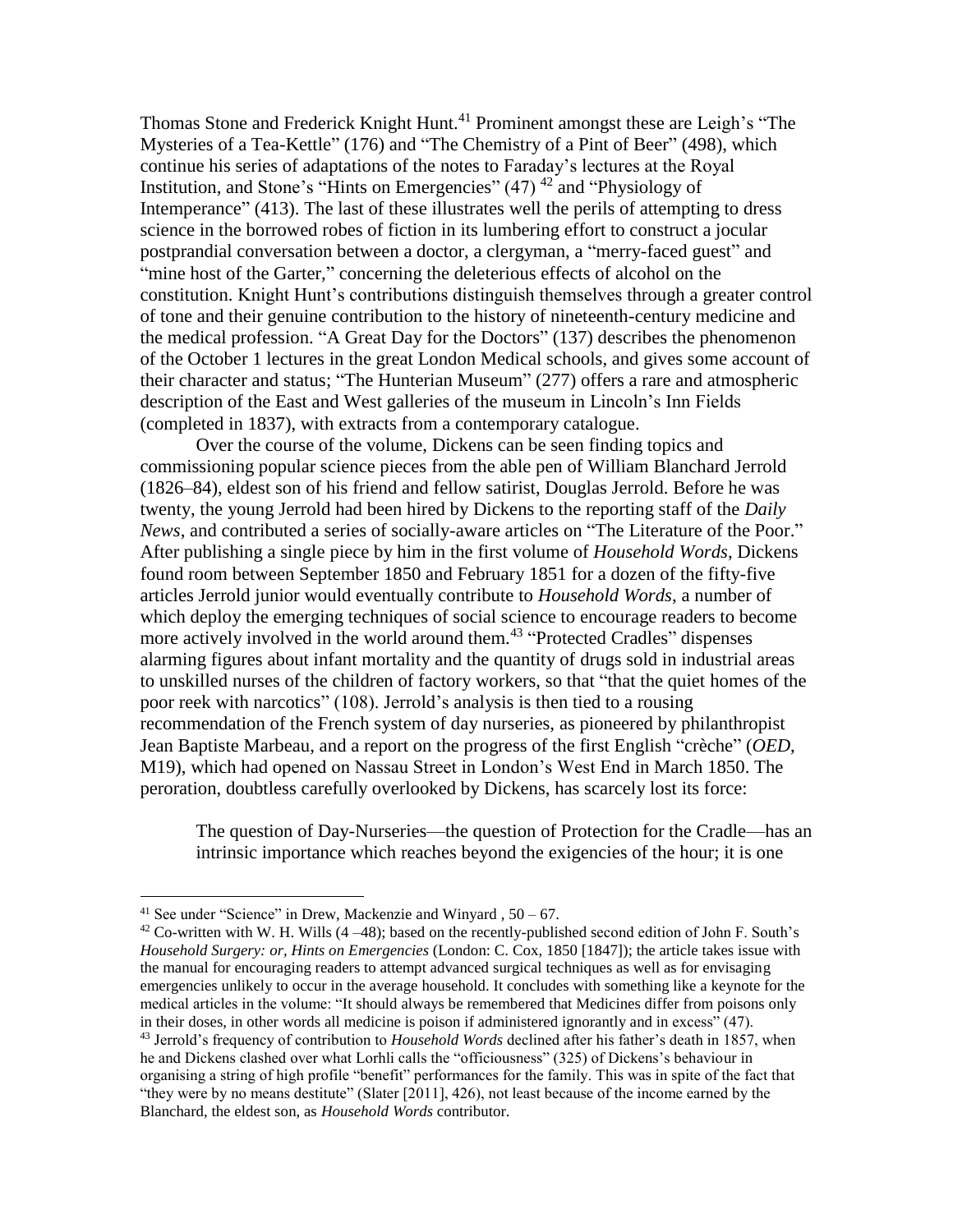that concerns every man, and will interest every man who acknowledges that social duty, which has never been publicly derided even in the darkest passages of the world's history —the duty of the adult to the infant. (112).

A less somber perspective on the relationship between society and its patent drugs is offered in "The Methuselah Pill" (36), a witty exposé of the way quack medicines with no healing properties are devised and advertised in Britain by means of imaginative and wholly spurious narratives that would not be permitted in other jurisdictions. An earlier article, drawn from the detailed paper submitted by Dr William Scoresby to a Section of the British Association for the Advancement of Science, enlivens a mathematical attempt to calculate the height, width and speed of North Atlantic waves from the paddlebox of a transatlantic steamer with a comic sublime account of the difficulty and danger of the process. Given that Scoresby's paper would not be formally published in the Association's formal proceedings until 1851, there is evidence here that *Household Words* was working hard to source original scientific material for its readers ahead of its competitors, as well as give them an imaginative twist.<sup>44</sup> Jerrold was also asked to handle more pedestrian material in articles like "Spiders' Silk" (65), which rehearses the somewhat musty argument for and against the production of silk by spiders. The original argument was conducted in the early eighteenth century by rival French naturalists René Antoine Ferchault de Réaumur (accent missing in the *Household Words* text) and François-Xavier Bon de St.-Hilaire, and here it is tacked rather cursorily onto contemporary concerns, with the rider that such arguments are suggestive and valuable because "[a]t the Great Industrial Show, we shall probably find some specimens of spider's silk."  $(67)^{45}$  Unlike the previous papers mentioned, it was not selected by Jerrold for anthologizing as one of the *Chronicles of The Crutch*, his bizarrely repackaged 1860 collection of papers from the journal which is set in a crumbling monastery where the brethren tell each other stories of the outside world to beguile a winter's night.

# **Editorial Issues**

 $\overline{a}$ 

The discussion so far has highlighted a number of aspects of the journal's coverage that from our vantage point it has been tempting to construe as evidence of an emerging editorial strategy in these areas. Nothing would be simpler than to rehearse these, and yet this would run the risk of representing as intentions and tendencies a selective interpretation of hints and synchronicities. Another trawl through the two hundred plus articles in the volume might well provide conflicting evidence of a different set of

<sup>44</sup> See "Atlantic Waves" (22–24); see also "Dr W. Scoresby on Atlantic Waves, their Magnitude, Velocity, and Phaenomena," in "Notices and Abstracts of Miscellaneous Communications to the Sections," "Mathematics," *Report of the Twentieth Meeting of the British Association for the Advancement of Science*&c. (London: John Murray, 1851), II, 26 - 32. The opening description of the steamer making headway in tremendous seas bears comparison with Dickens's account of transatlantic crossings in *American Notes* (1842).

<sup>&</sup>lt;sup>45</sup> For a recent discussion of the learned debate, which places it in a rather richer context of European intellectual discovery, see chapter 1 of Nuttall, 13–17. It also features regularly in the considerable nineteenth-century literature of the silk industry, see for example, , chapter 8 of Porter.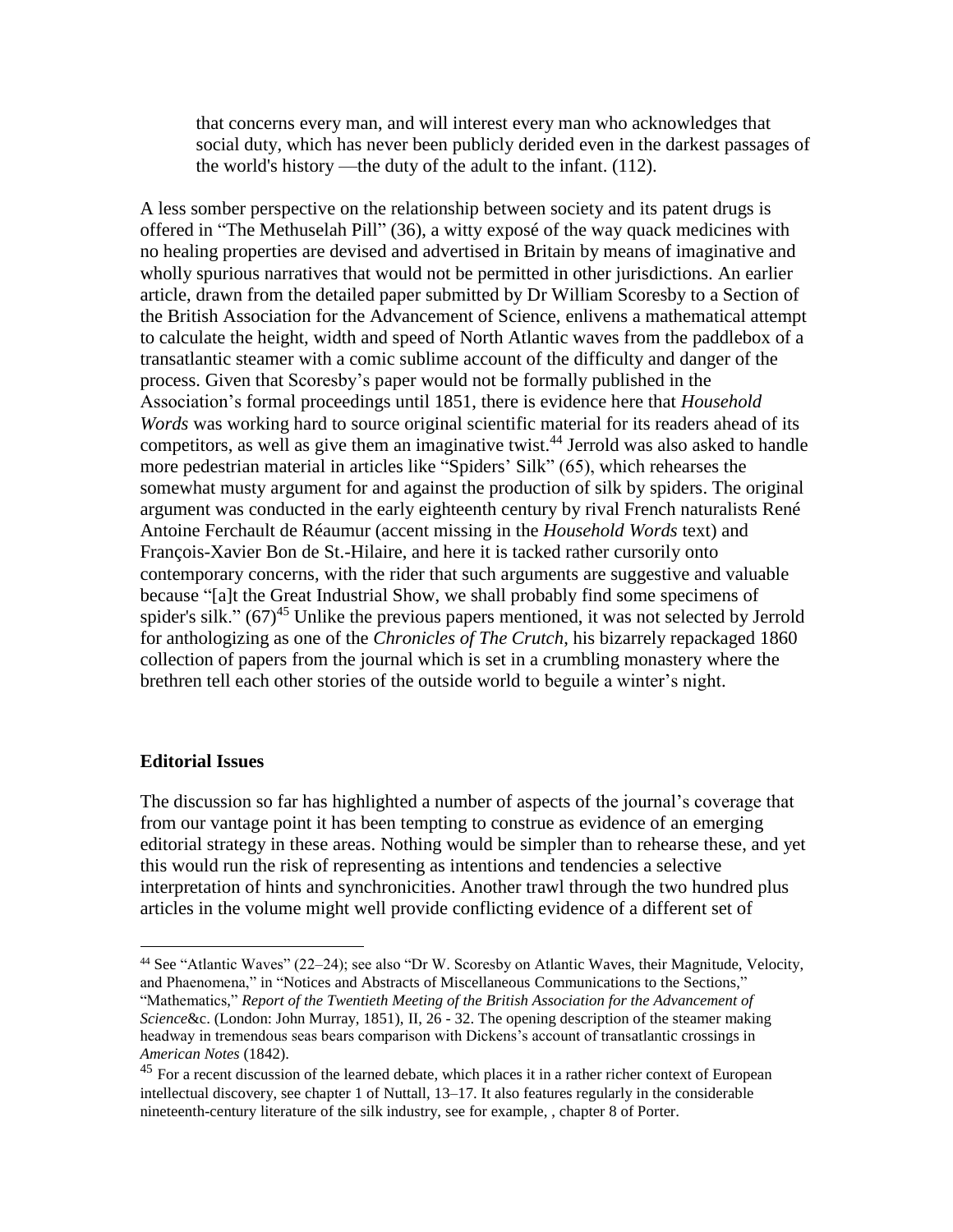principles at work. Perhaps the only certainty here is that *Household Words* was a miscellany, and its editorial team prized pluralism and polyphony as much as the imposition of any kind of centralized philosophy or normative voice.

This much can be seen and inferred from Dickens's numerous letters on editorial matters to Wills, and from the rare instances of the latter's responses which have survived. This is not table talk of the kind which Patrick Leary so convincingly suggests would fill in the gaps in our knowledge of how Victorian periodicals were launched and steered, but it is the next best thing. The written correspondence (richly annotated in the 'Pilgrim' edition of the *Letters*) shows how Dickens began to use his tremendous network of acquaintances and dining companions as a quarry to be mined for the raw material of numerous articles, and how willingly politicians, philanthropists, lawyers, doctors, academics and other professionals complied with requests to provide oral and written narratives that might find an outlet in *Household Words.* 

By the same token, when articles touched on matters of interest to such cadres of reader, it is clear they provoked strong responses, proving the journal's perceived weight of influence. A characteristic example would be the exchange with the Lord Chief Justice Denman (1779–1854), the veteran abolitionist, who had written to Dickens before Christmas to express concern over recent articles in the journal that had represented the British blockade of the west coast of Africa as a well-meaning but ineffective and sometimes counterproductive measure to prevent the shipping of slaves.<sup>46</sup> Dickens's reply indicates not only that the journal had been following the matter closely by means of the available reports of a Parliamentary Select Committee enquiring into the blockade, but that Denman had forwarded new materials for the journal to consider. These evidently feed into the ensuing reference to the blockade in the concluding paragraph of Henry Morley's early January compilation of African anecdotes entitled "Our Phantom Ship. Negro Land"  $(400).^{47}$ 

It is also clear from his correspondence that Dickens's frequent absences from London, whether in Broadstairs, Hertfordshire, or in his private writer's world, posed technical difficulties for the smooth running of the editorial process, as Dickens's aforementioned abortive attempt to change the ending of Gaskell's "Heart of John Middleton" attests. But such absenteeism also caused personal tensions between Dickens

<sup>46</sup> See Alfred Whaley Cole's "'Good Intentions' A Story of the African Blockade'"(45) and "A Cape Coast Cargo" (252), by W. H. Wills and Franklin Fox. Fox (b. 1824) was the youngest son of Dickens's friend, Unitarian preacher, Free Trade orator and former *Daily News* colleague, W. J. Fox. The *Household Narrative* gave the Select Committee's discussion detailed coverage in its "Parliament and Politics" section, in March 1857 (56–57), in a scrupulously neutral manner; not so the scathing references to "our powerless blockade" and its "extravagance" in "The Three Kingdoms" editorial (possibly penned by John Forster) of June 1850 (145).

 $47$  Dickens's guidance over content and phrasing seems likely here, given the way the article rehearses material covered in Dickens's long review for *The Examiner* in August 1848 of an account of the 1841 Niger Expedition (*Journalism*, 2: 108–26). The materials forwarded by Denman derived from his second son Joseph, a naval captain commanding one of the African squadron cruisers in the 1840s;.His pamphlet, *The African Squadron and Mr Hutt's Committee* (London: John Mortimer, [1850?]) vigorously defends the efficacy of the blockade, and criticises the *Times* and the *Daily News* for cherry-picking the committee's objections to it in the service of an amoral version of Free Trade that sets human rights at naught. The *Household Words* article's comment that "Merchant ships are the true African blockade" (407) and that extended commerce rather than naval firepower will prevail in discouraging the slave trade steers something of a middle course.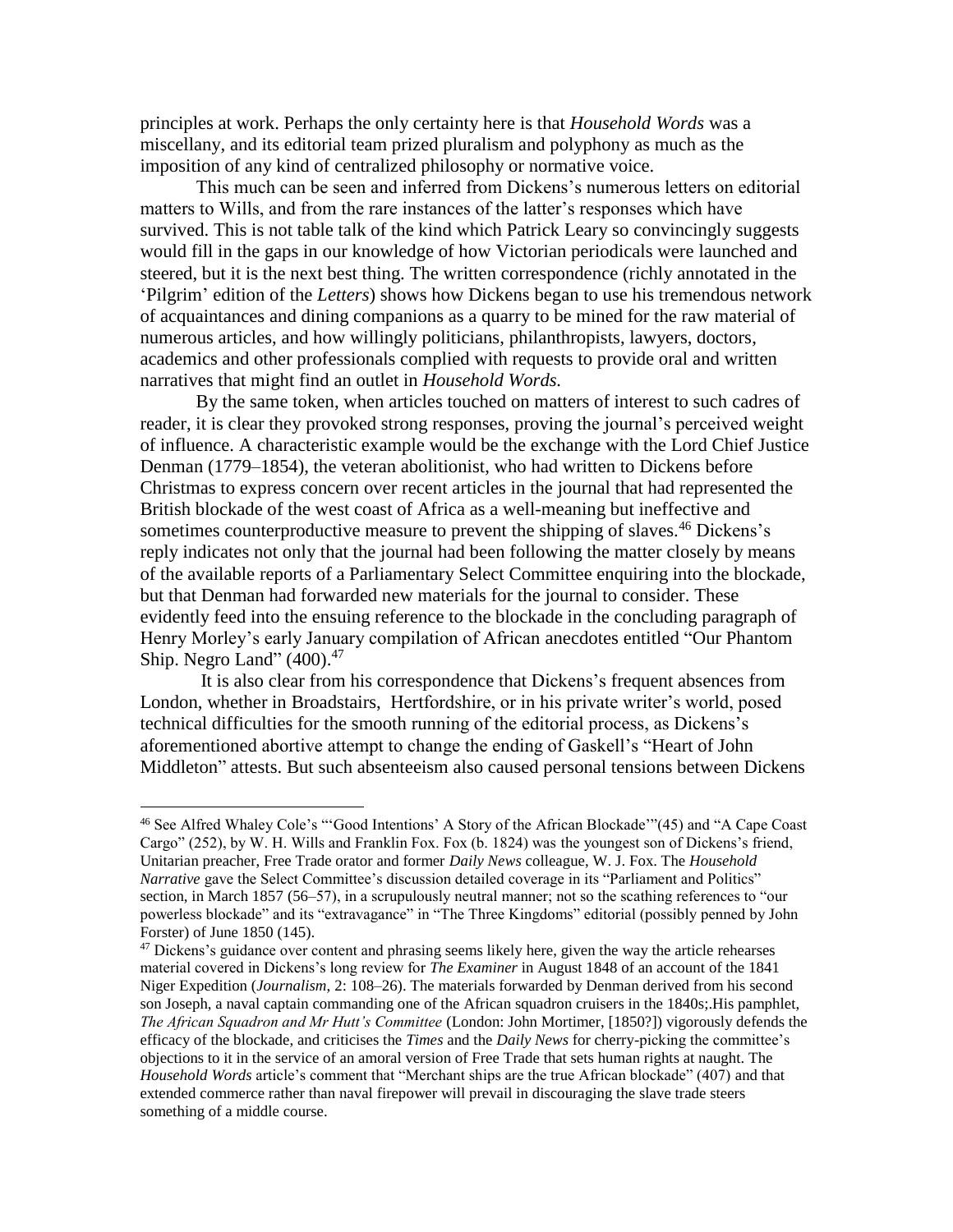and Wills, who can both be observed still marking their territory even as they indulged in the pleasant banter of like-minded colleagues. Back in August, Dickens had written from Broadstairs to suggest to Wills that he change the order of the first two items in Wills's suggested number plan for the issue of 7 September: Knight Hunt's "Illustrations of Cheapness: the Steel Pen" therefore led, demoting the second installment of Wills's own "Two Chapters on Bank Note Forgeries," from the first rank. In the ten days following the release of the number, which evidently had not sold well, Wills reverted to the topic, suggesting his original ordering might have been better, prompting the following parry from his line manager:

My Dear Wills,/ I am extremely sorry to hear about your brain—but if you suppose that our Number went down, because the Illustration [of Cheapness] was first, and wouldn't have gone down if the Forgery had been first, I think the disease must be the gigantic strength of your imagination.

Touché, from the boss who had cheerfully described his deputy in the run-up to the journal's launch as someone who "has not the ghost of an idea in an imaginative way" – in contrast with the regular contributor and soon-to-be staff writer R. H. Horne, who, Dickens felt, "has been working out some suggestions of mine, admirably" (*Letters* 6: 69). Not surprisingly, a coolness and eventually a quarrel developed between Wills and Horne, ostensibly over the latter's failure to fulfill his quota of tasks in relation to his three-month contract as Wills's assistant (May–August 1850), which Wills had drawn to Dickens's attention. Between the lines, we may therefore suspect a jealousy over Dickens's esteem for their respective literary ability; in response to his accusations regarding Horne, Dickens prudently told Wills, "I will not enter on that question of comparison which you raise in your note because I do not think my doing so would at all facilitate or soften our business." Business relations with Horne would endure for several years, continuing, albeit unsatisfactorily, until well after his departure for Australia in 1852, and he would contribute nearly a hundred items to *Household Words* all told, but fault lines at the Wellington Street office are detectable even at this early juncture. Dickens seems to have acted fairly and firmly as an adjudicator, but there seems little doubt that his long absences from London in 1850 and early 1851 left Wills and Horne in a somewhat awkward position, 'acting up' as Editor and Sub, while their illustrious Conductor directed them from afar.<sup>48</sup>

Of course, contemporary readers had little opportunity of glimpsing such animosities, as the uniform anonymity of the journal gave no clue as to whose leaders had been preferred or demoted. Reviewers outside London, for example, gave the material in this volume detailed if superficial praise. Here, for example, the *Derby Mercury* speaks at large on the tonal success of the journal and its unaggressive, 'Horatian' approach to satire:

A peculiar charm in the publication [...] will be found in the unruffled good temper which pervades it [...]. In exposing popular error, and lending a hand in the destruction of popular fallacy, the object is [...] happily achieved by a raciness

<sup>48</sup> See Dickens's response to Horne's tendering of his resignation on 18 March 1851 (*Letters* 6: 317&n). A nuanced consideration of Dickens's alternately hands-on/hands-off approach to editing is given in Lai.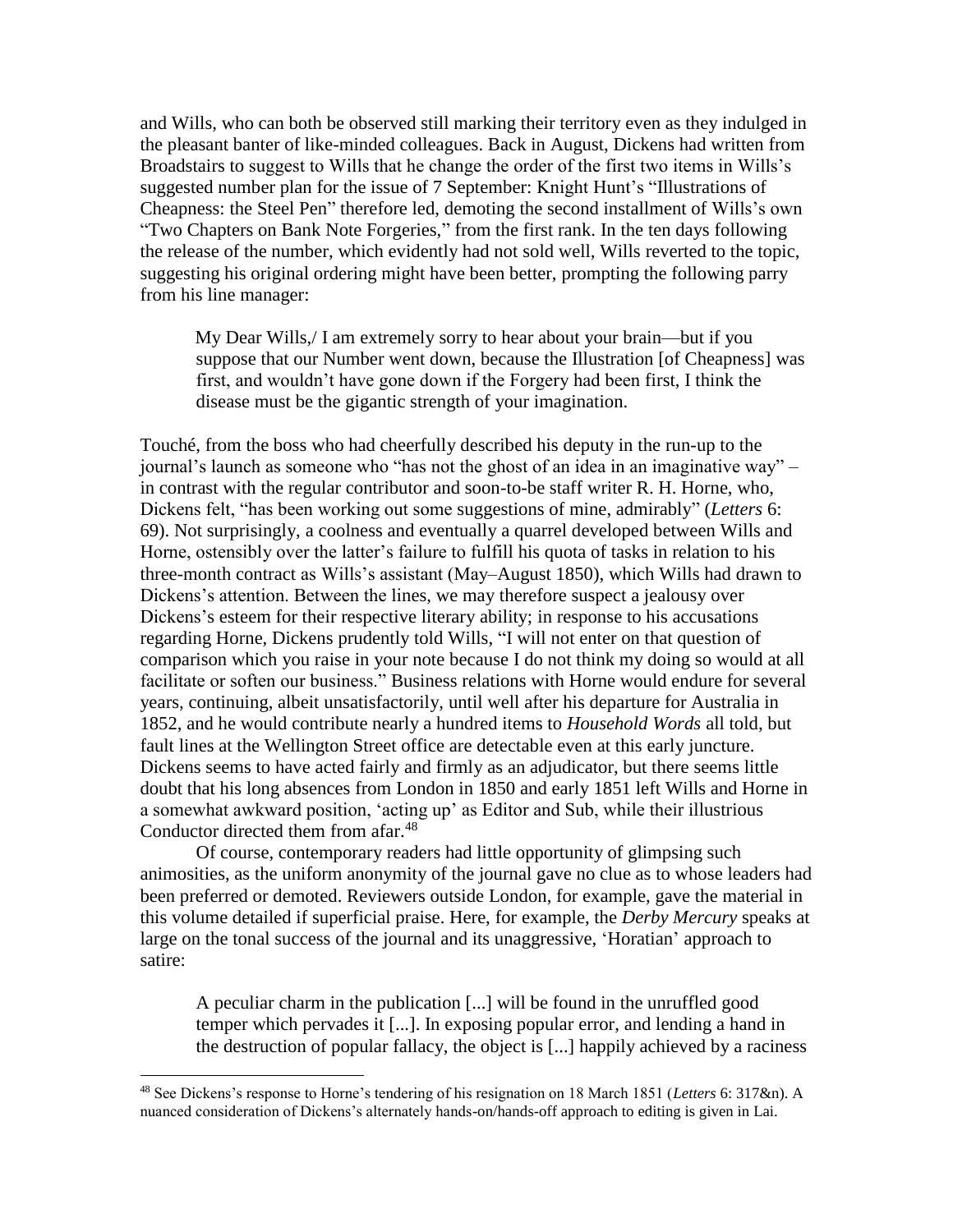of banter which keeps the reader in admirable good humour with himself, never hurting his self-esteem by declamation against his prejudices but felicitously laying bare the absurdities and improprieties by which numerous social abuses are fenced around [...]. The contents are varied, and in their variety, excellent. The mode in which the subjects are treated shows sound judgment and great tact.<sup>49</sup>

The reviewer for the *Aberdeen Journal* is considerably more *ad hominem*, and seems to speak with inside knowledge of Dickens's personal involvement in newsgathering for the journal (as discussed above) though perhaps exaggerating the arduousness of such fieldwork:

The mere *name* of [this periodical's] conductor was almost sufficient to give it a very advantageous start; but it is because Dickens has been really the conductor has personally thrown himself amongst many strange phases of London life, on purpose to glean from its pages facts, which he has woven into pictures such as only he can paint—and has, in short, fully drawn on his wonderful resources to impart to it the charms of his inimitable pen—it is on this account chiefly that *Household Words* has already so far proved [itself].<sup>50</sup>

A year on from *Household Words*'s launch, it was perhaps inevitable that credit for its successes in reviews like these seems to build around Dickens's name rather than those of his contributors, given that few of the latter had yet had time to republish their contributions under their own name, and begin to acquire some measure of personal reputation as a result. Blanchard Jerrold's *Chronicles of the Crutch*, noted above, was one of the first. Dickens's willingness to accept unsolicited articles meant the pool of contributors was increasingly broad, but the chances of any one of them reaching permanent pre-eminence correspondingly lower. Later introductions will document how some managed to achieve this, just as this one has indicated how writers like Horne and Jerrold established an early niche.

Even then, a brilliant leading article was as likely to be attributed to the authority of the Conductor's baton rather than the soloist's genius. This was publicly performed, in effect, with Horne's powerful leader, "Gottfried Kinkel; A Life in Three Pictures" (121), on the incarceration of Prussian-born academic, journalist, poet and revolutionary Gottfried Kinkel (1815–82), which paints in the present historic a moving picture of his past achievements and current sufferings, and culminates in an appeal to "the literary men of England" to lobby the Prussian authorities for his release. But rather than do this, elder statesmen of England's literary men Walter Savage Landor seems to have considered that the best response would be to send an open letter in praise of Dickens to *The Examiner*. This was duly published by the paper's editor John Forster, in spite of the fact that Kinkel was already rumored to have made a spectacular escape. The letter's thundering hyperbole quite out-Boythorns anything Dickens would write in his affectionate portrait of Landor in *Bleak House*, and makes it perfectly apparent that *Household Words* and Dickens were to be considered synonymous:

<sup>49</sup> *The Derby Mercury*, Wednesday, 9 April 1851, p. 4a.

<sup>50</sup> *The Aberdeen Journal*, Wednesday, 9 April 1851, p. 6a.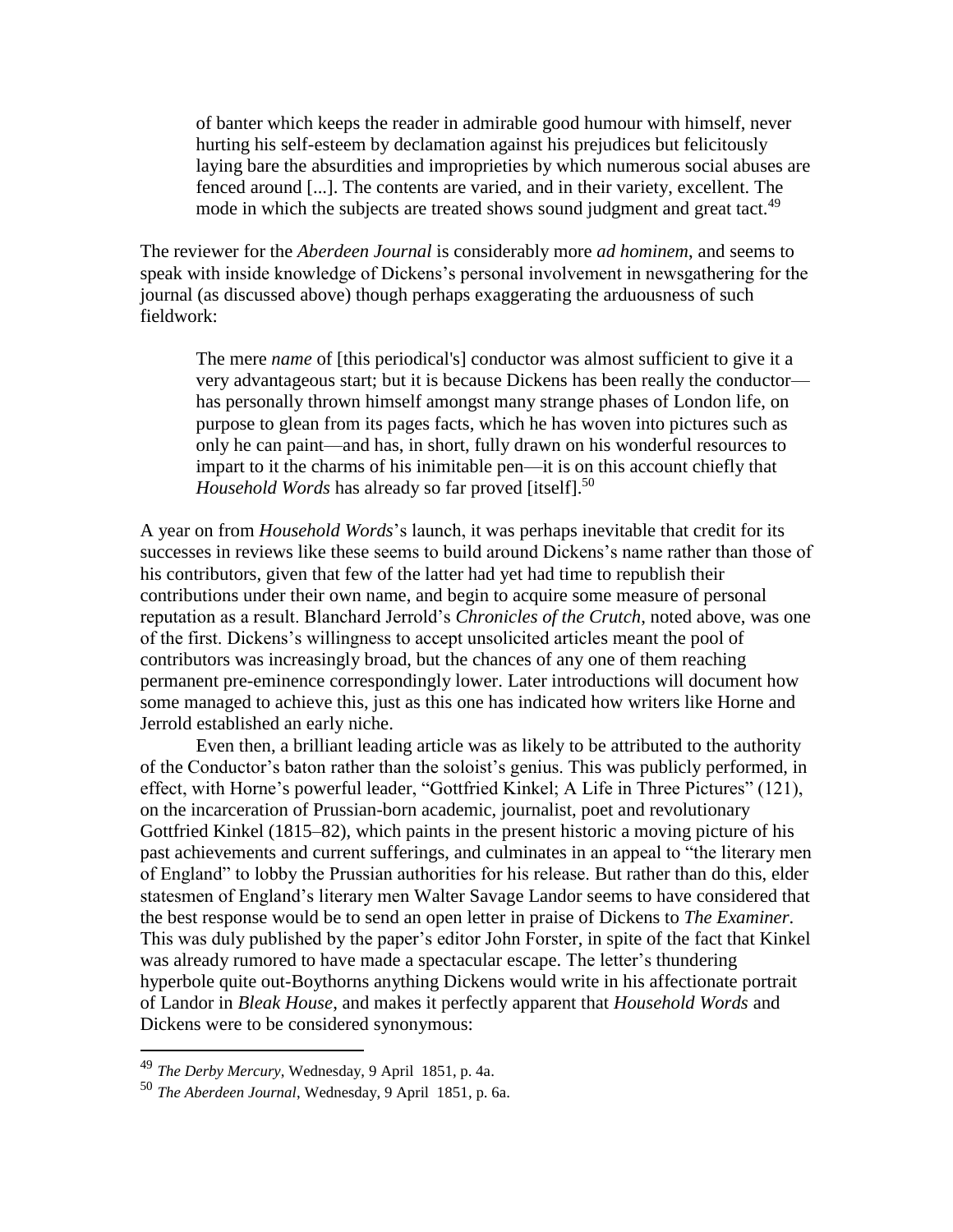My dear Dickens, [...] Firmly do I believe that your writings have been and will be the cause of removing a heavier and wider mass of evils from society, than nearly all the others that have issued from the press since its first invention. [...] You have hunted down the foxes that infested the vineyard of education and preyed on the unripe grapes; and you have thrown open schools where the children of the poorest may acquire what is best in learning, the habitude of industry and honesty. You have impelled the rulers of the land to care a little about the direction which the rising mind is to take [...]. To you mainly is owing the moral ventilation of Parliament: you have given it clearer light and purer warmth.

What induces me to write this letter may seem disconnected from our politics and our literature: but indeed it is not so [...]. Nobly has this part been performed by you in regard to Gottfried Kinkel<sup>51</sup>

The published response to this second volume of the periodical, then, goes some way to validating the accuracy of the quip attributed to Douglas Jerrold in declining to contribute to the journal: it would, Jerrold feared, be "*monon*ymous throughout". <sup>52</sup> Whether this was, or is, an editorial strength of the journal as a whole, or a weakness, depends on the extent to which readers prize individual writers and their merits above the collective entity that is *Household Words.*

#### **WORKS CITED**

- [Anon.] "Dr W. Scoresby on Atlantic Waves, their Magnitude, Velocity, and Phaenomena." "Notices and Abstracts of Miscellaneous Communications to the Sections," "Mathematics." *Report of the Twentieth Meeting of the British Association for the Advancement of Science* &c.. London: John Murray, 1851.
- Armstrong, Isabel. *Victorian Glassworlds: Glass Culture and the Imagination, 1830- 1880*. Oxford: Oxford University Press, 2008.
- Boswell, James. *The Life of Samuel Johnson, LL.D.* Ed. Arnold Glover, intro. Austin Dobson. London, J. M. Dent, 1901.
- Bruce, William Downing. *A Letter addressed to R. Monckton Milnes ... on the Condition and Unsafe State of Ancient Parochial Registers in England and the Colonies*. London, 1850.
- Buckler, William F."Dickens's success with *Household Words."*' *Dickensian* 46 (1950): 197-203.
- Cross, Nigel, *The Royal Literary Fund, 1790-1918: an Introduction to the Fund's History and Archives, with an Index of Applicants*. London: World Microfilms Publications, 1984
- Denman, Joseph. *The African Squadron and Mr Hutt's Committee*. 2<sup>nd</sup> edn, enlarged. London: John Mortimer, [1850?].

<sup>51</sup> Walter Savage Landor, "Professor Kinkel," *The Examiner*, Saturday 30 November 1850, 765c–766a.

<sup>52</sup> Cited in Hanaford, 331.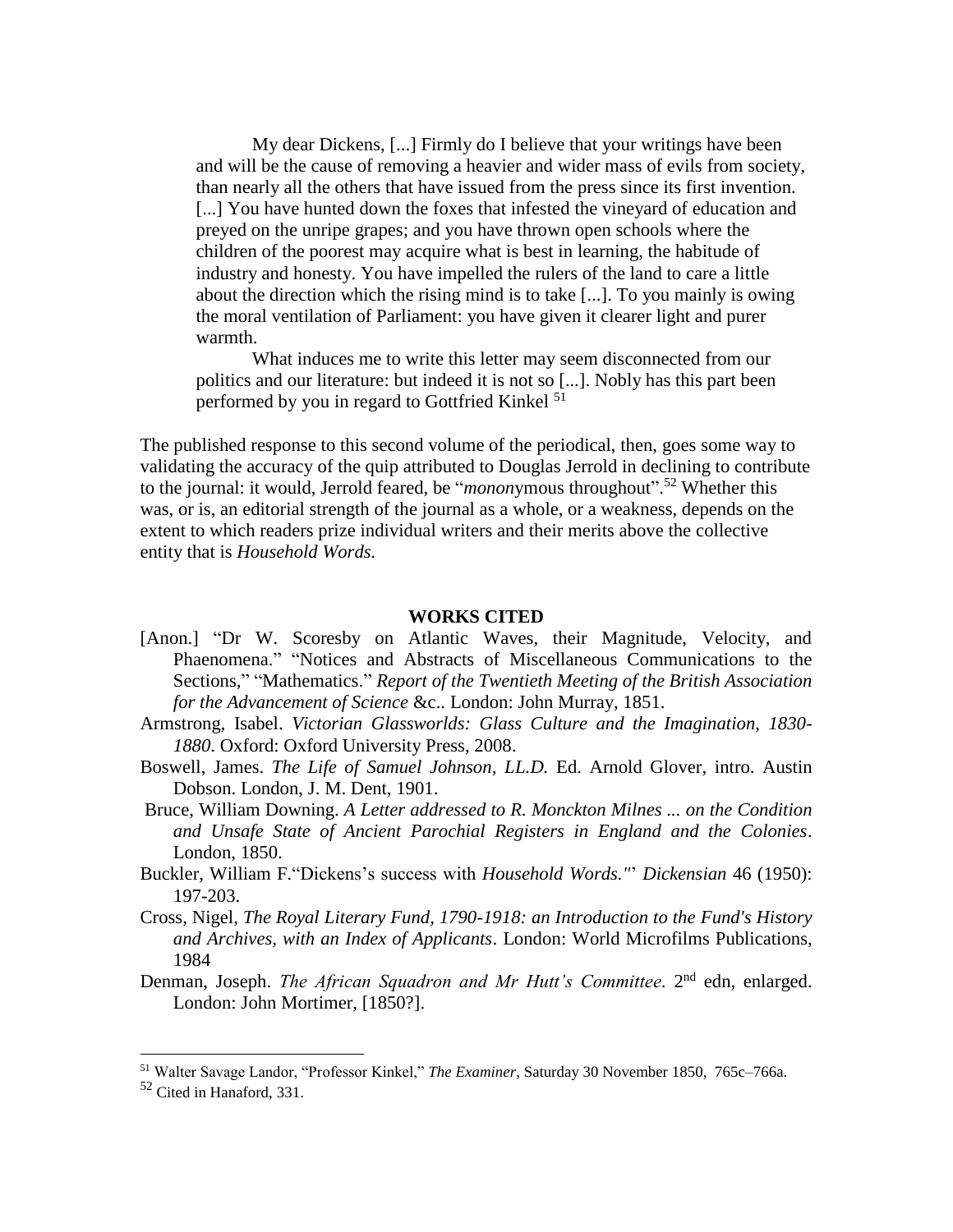- Dickens, Charles. *Letters of Charles Dickens*. Pilgrim Edition. Ed. Madeline House *et al*. 12 vols. Oxford: Clarendon Press, 1965–2002
- Drew, John. *Dickens the Journalist*. Basingstoke: Palgrave, 2003.
- Drew, John, "Texts, paratexts and "e-texts:" the poetics of communication in Dickens's journalism." *Dickens and Modernity*, special issue of *Essays and Studies*. Ed. Juliet John. Cambridge: D.S. Brewer, 2012. 40–55.
- Drew, John, Hazel Mackenzie and Ben Winyard, "*Household Words*, Volume I March 30–September 21, 1850." *Dickens Quarterly* 29.1 (2012): 50 – 67.
- Fay, Charles Ryle. *Palace of Industry, 1851: A Study of the Great Exhibition and Its Fruits.* Cambridge: Cambridge University Press, 1951.
- Fielding, K. J. Ed. *The Speeches of Charles Dickens. A Complete Edition* [1960]. Hemel Hempstead: Harvester, 1988.
- Habermass, Jürgen. *Structural Transformation of the Public Sphere* Trans. Thomas Burger with F. Lawrence. Cambridge, MA: MIT Press, 1989 [1962].
- Hack, Daniel."Literary Paupers and Professional Authors: The Guild of Literature and Art."' *SEL: Studies in English Literature 1500–1900* 39.4 (1999): 691–713.
- Hanaford, Phebe A. *The Life and Writings of Charles Dickens: A Woman's Memorial Volume*. Boston: B. B. Russell, 1871.
- Irene Wiltshire, "The Presence of Wordsworth in Elizabeth Gaskell's Early Writing."*Elizabeth Gaskell, Victorian Culture, and the Art of Fiction–Original Essays for the Bicentenary.* Ed. Sandro Jung. Gent: Academia Press, 2010. 13-28.
- Jerrold, Blanchard. *The Chronicles of the Crutch*. London: William Tinsley, 1860.
- Lai, Shu-Fang. "Fact or Fancy: What Can We Learn about Dickens from His Periodicals *Household Words* and *All the Year Round*?" *Victorian Periodicals Review* 34 (2001): 41–53.
- Leary, Patrick. *The Punch Brotherhood: Table Talk and Print Culture in Mid-Victorian London.* London: The British Library, 2010.
- Lohrli, Anne. *Household Words, A Weekly Journal 1850-1859 Conducted by Charles Dickens: Table of Contents, List of Contributors and Their Contributions [...].*  Toronto: University of Toronto Press, 1973.
- Longley, K. M. "Charles Dickens and the 'Doom' of English wills." *Journal of the Society of Archivists* 14.1 (1993): 25–38.
- Mackenzie, Hazel, and Ben Winyard. Eds. *Charles Dickens and the Mid-Victorian Press*. Buckingham: University of Buckingham Press, 2013.
- Matz, B. W. Ed. *Miscellaneous Papers* Vol. 18 of the 'National Edition' of *The Works of Charles Dickens*. New York: Bigelow, Brown & Co., [1916?].
- Nuttall, Mary. *Catching Nature in the Act: Réaumur and the Practice of Natural History.*  Chicago: University of Chicago Press, 2014.
- Owens, Alisdair John. "Small Fortunes: Property, Inheritance and the Middling Sort in Stockport, 1800-57." unpub. DPhil dissertation. Queen Mary and Westfield College, University of London, 2000.
- Patten, Robert L. *Charles Dickens and his Publishers.* Oxford: Clarendon Press, 1978.
- Philip, Neil, and Victor Neuburg. Eds,.*Charles Dickens. A December Vision. His Social Journalism.* London: Collins, 1986.
- Porter, G. R. *Treatise on the Origin, Progressive Improvements, and Present State of Silk Manufacture*. London: Longman, Rees, Orme, Brown and Green, 1831.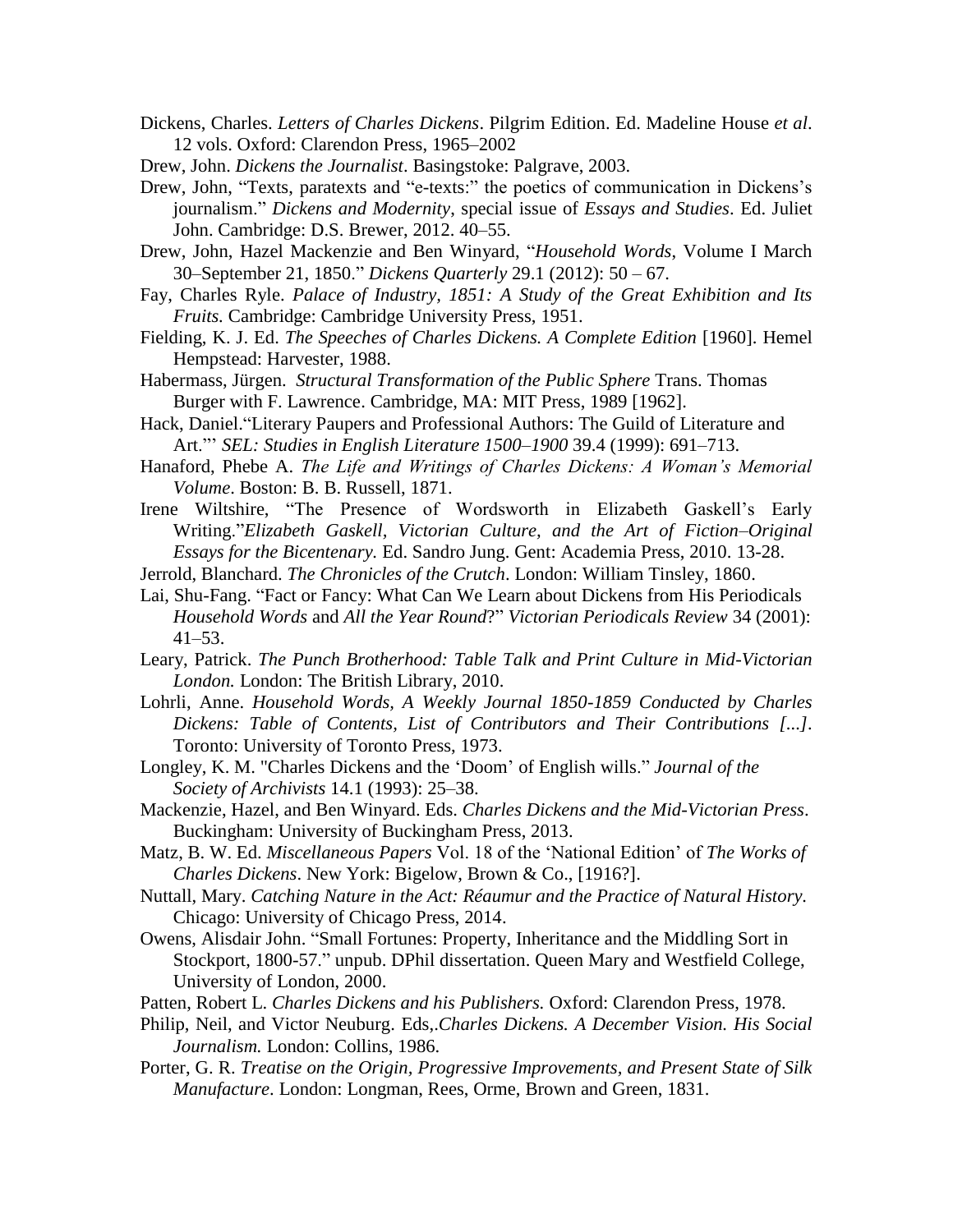- Prins, Yopie. "Classics for Victorians: Response," *Victorian Studies* 52.1 (2009): 52-62. Availabile at: <http://muse.jhu.edu/> [accessed 21 April 2014].
- Saijo, Takao. "Dickens's Amateur Theatricals: Towards a Compilation of the Dramatic Pieces Performed." *Dickens in Japan. Bicentenary Essays*, Ed.Eiichi Hara, Midori Niino *et al*.Osaka: Osaka Kyoiku Tosho, 2013., 139–58.

Slater, Michael. *Charles Dickens*. London and New Haven: Yale University Press, 2011.. ——. Ed. *The Dent Uniform Edition of Dickens' Journalism* (Vols. 1-3);

——.and John Drew. Eds. (Vol. 4). London: J. M. Dent, 1994–2000).

- South, John F. *Household Surgery: or, Hints on Emergencies* 2<sup>nd</sup> ed. London: C. Cox, 1850 [1847].
- Trewin, J. C. *Mr Macready, 19th Century Tragedian.* London: George G. Harrap, 1955.
- Vaughan, Robert. *Memoir of Robert Alfred Vaughan &c..* 2<sup>nd</sup> ed., enlarged. London: Macmillan, 1864.